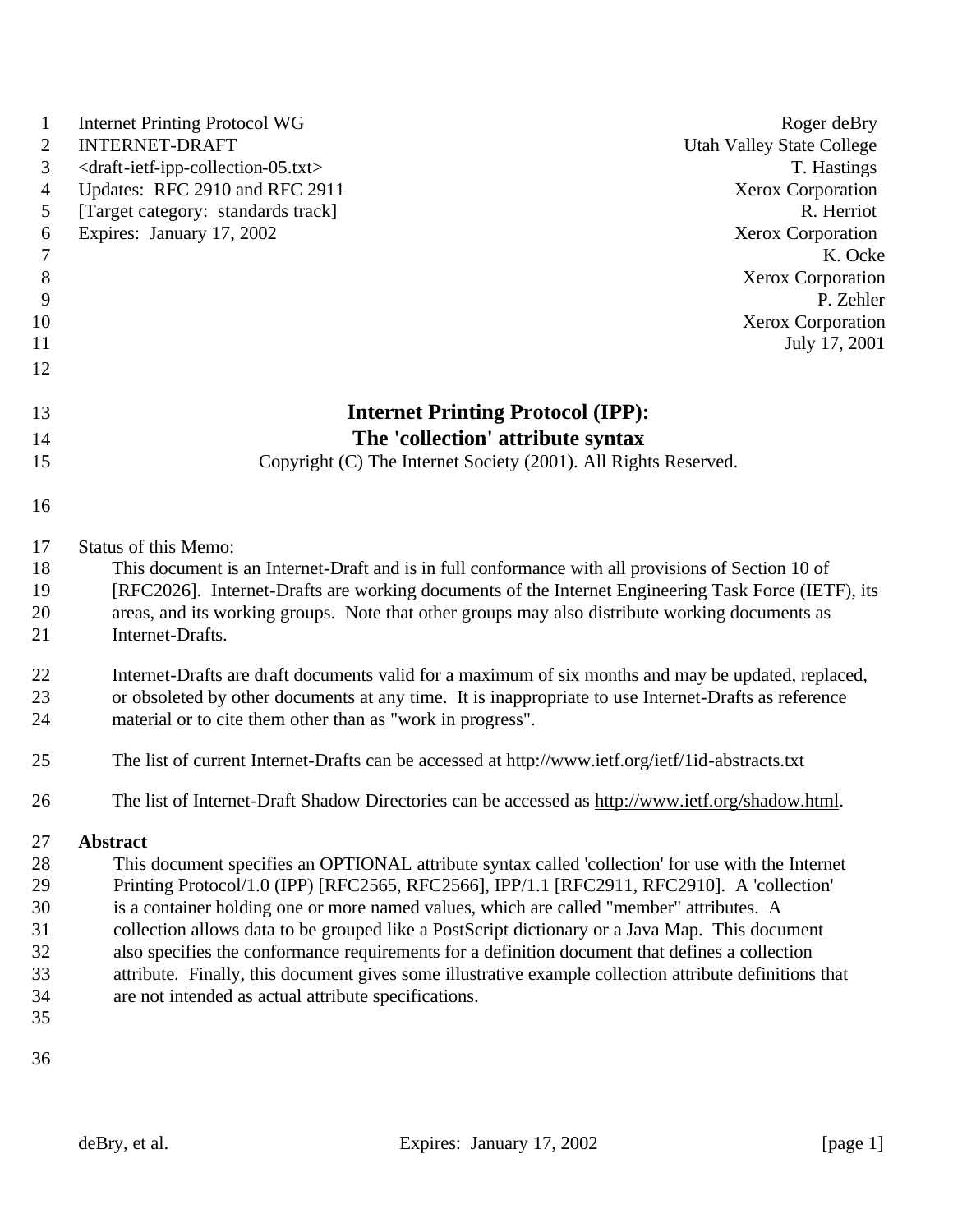#### **Table of Contents** 36

| 37 |  |
|----|--|
| 38 |  |
| 39 |  |
| 40 |  |
| 41 |  |
| 42 |  |
| 43 |  |
| 44 |  |
| 45 |  |
| 46 |  |
| 47 |  |
| 48 |  |
| 49 |  |
| 50 |  |
| 51 |  |
| 52 |  |
| 53 |  |
| 54 |  |
| 55 |  |
| 56 |  |
| 57 |  |
| 58 |  |
| 59 |  |
| 60 |  |
| 61 |  |
| 62 |  |
| 63 |  |
| 64 |  |
| 65 |  |
| 66 |  |
| 67 |  |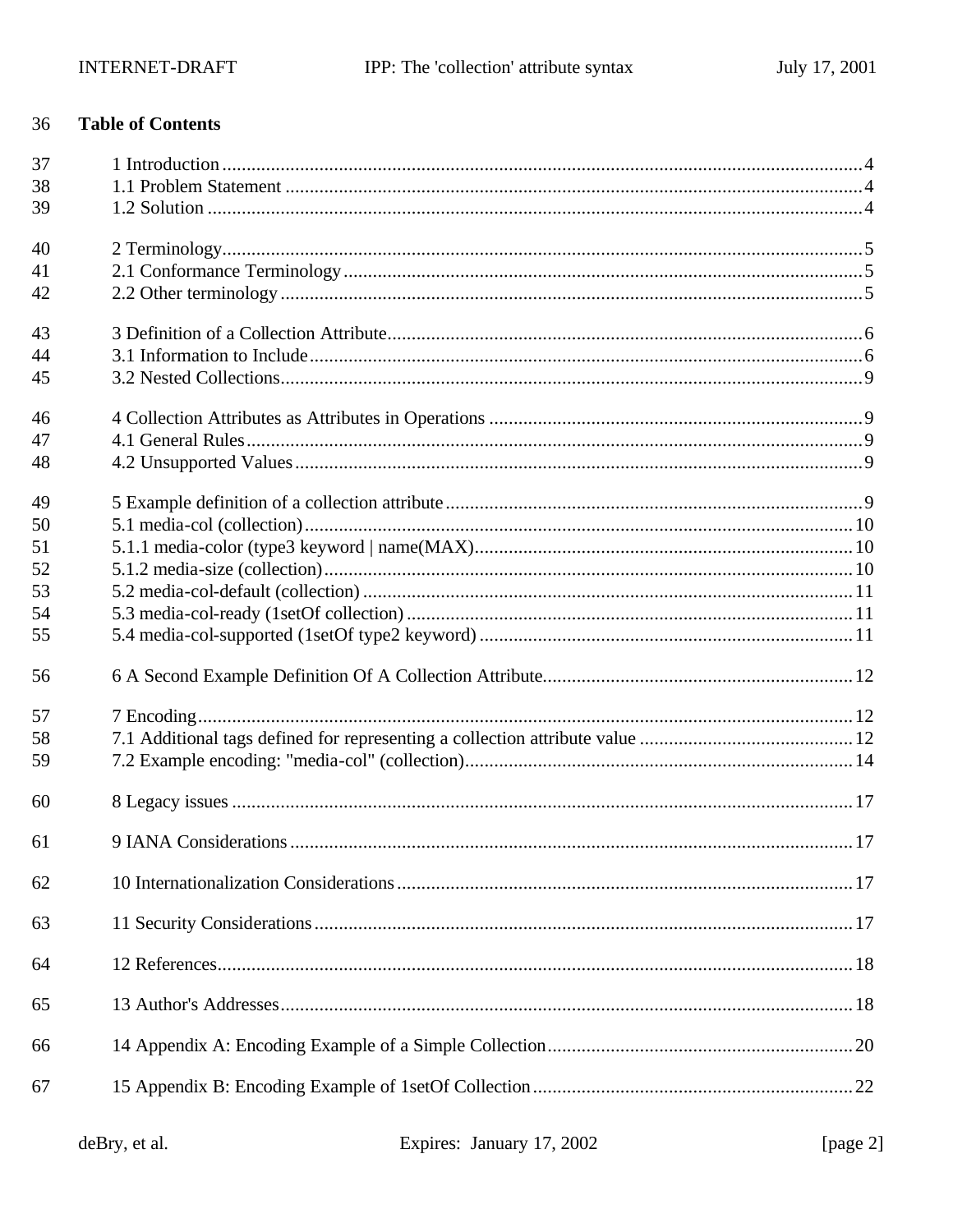| 68  | 16 Appendix C: Encoding Example of Collection containing 1set Of XXX attribute |  |
|-----|--------------------------------------------------------------------------------|--|
| 69. |                                                                                |  |
| 70  |                                                                                |  |

### **Table of Tables**

| 73 |  |
|----|--|
| 74 |  |
| 75 |  |
| 76 |  |
| 77 |  |
| 78 |  |
| 79 |  |
| 80 |  |
| 81 |  |
| 82 |  |
| 83 |  |
| 84 |  |
| 85 |  |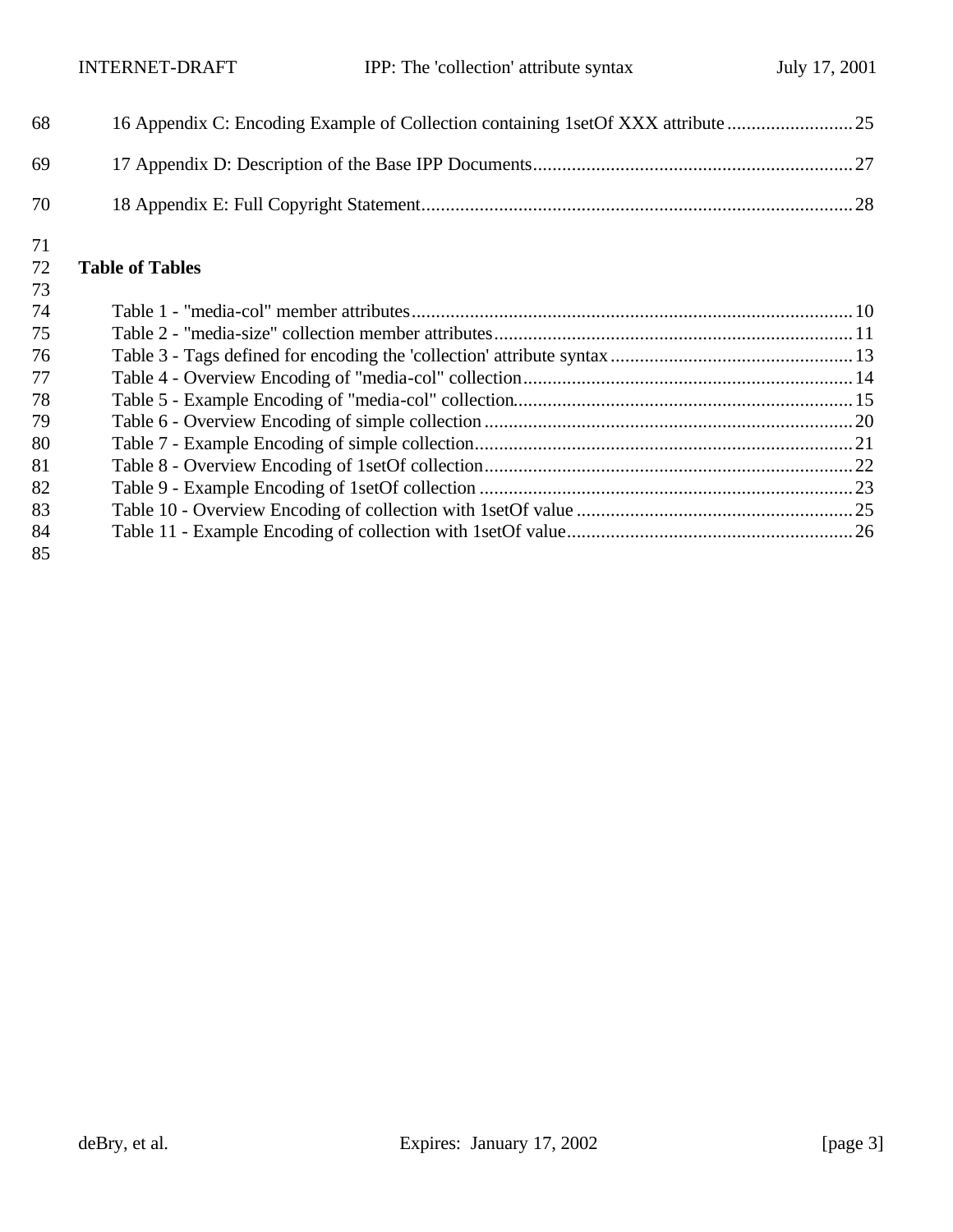### **1 Introduction**

87 This document is an OPTIONAL extension to IPP/1.0 [RFC2565, RFC2566] and IPP/1.1 [RFC2911, RFC2910]. For a description of the base IPP documents see section 17.

#### **1.1 Problem Statement**

 The IPP Model and Semantics [RFC2911] supports most of the common data structures that are available in programming languages. It lacks a mechanism for grouping several attributes of different types. The Java language uses the Map to solve this problem and PostScript has a dictionary. The new mechanism for grouping attributes together (called 'collection' mechanism) must allow for optional members and subsequent addition of new members.

 The 'collection' mechanism must be encoded in a manner consistent with existing 1.0 and 1.1 parsing rules (see [RFC2910]). Current 1.0 and 1.1 parsers that don't support the 'collection' mechanism must not confuse collections or parts of collection they receive with other attributes.

#### **1.2 Solution**

 The new mechanism is a new IPP attribute syntax called a 'collection'. As such, each collection value is a value of an attribute whose attribute syntax type is defined to be a 'collection'. Such an attribute is called a collection attribute. The name of the collection attribute serves to identify the collection value in an operation request or response, as with any attribute value.

 The 'collection' attribute syntax is a container holding one or more named values (i.e., attributes), which are called member attributes. Each collection attribute definition document lists the mandatory and optional member attributes of each collection value. A collection value is similar to an IPP attribute group in a request or a response, such as the operation attributes group. They both consist of a set of attributes.

 As with any attribute syntax, the document that defines a collection attribute specifies whether the attribute is single-value (collection) or multi-valued (1setOf collection). If the attribute is multi-valued (1setOf collection) each collection value MUST be a separate instance of a single definition of a 11 collection, i.e. it MUST have the same member attributes except for OPTIONAL member attributes. If we view each collection definition as a separate syntax type, this rule continues the IPP/1.1 notion that each attribute has a single type or pattern (e.g. "keyword | name" is a pattern). Without this rule, the supported values would be more difficult to describe and the mechanism defined in item 4 of section 3.1 would not be sufficient.

 The name of each member attribute MUST be unique for a collection attribute, but MAY be the same as the name of a member attribute in another collection attribute and/or MAY be the same as the name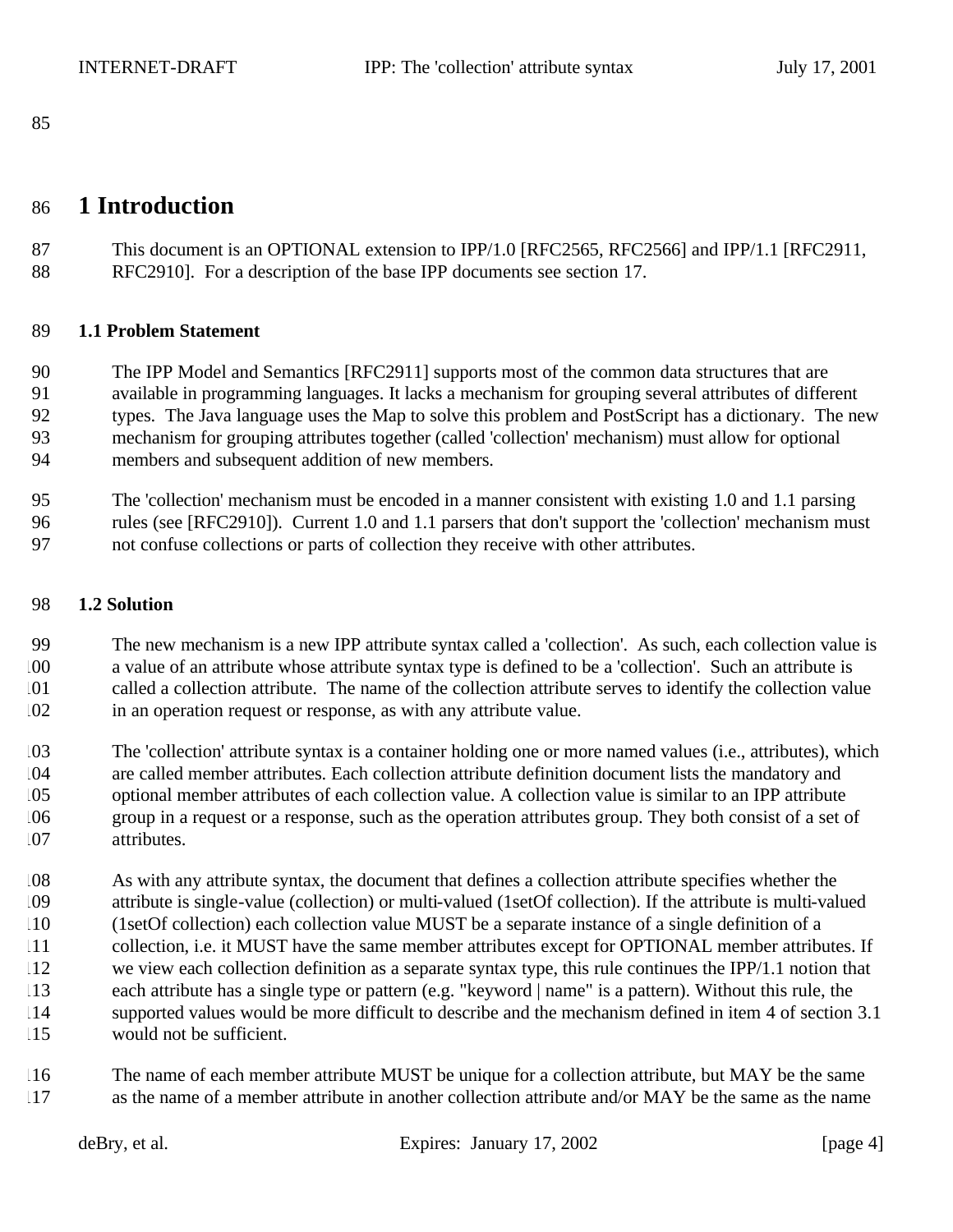- of an attribute that is not a member of a collection. The rules for naming member attributes are given in section 3.1.
- Each member attribute can have any attribute syntax type, including 'collection', and can be either single-valued or multi-valued. The length of a collection value is not limited. However, the length of each member attribute MUST NOT exceed the limit of its attribute syntax.
- The member attributes in a collection MAY be in any order in a request or response. When a client sends a collection attribute to the Printer, the order that the Printer stores the member attributes of the collection value and the order returned in a response MAY be different from the order sent by the client.
- A collection value MUST NOT contains two or more member attributes with the same attribute name.
- Such a collection is mal-formed. Clients MUST NOT submit such malformed requests and Printers
- MUST NOT return such malformed responses. If such a malformed request is submitted to a Printer, the Printer MUST (depending on implementation) either (1) reject the request with the 'client-error-bad-
- request' status code (see section 13.1.4.1), or (2) accept the request and use only one of each duplicate
- member attribute.

### **2 Terminology**

This section defines terminology used throughout this document.

#### **2.1 Conformance Terminology**

- Capitalized terms, such as MUST, MUST NOT, REQUIRED, SHOULD, SHOULD NOT, MAY,
- NEED NOT, and OPTIONAL, have special meaning relating to conformance as defined in RFC 2119
- [RFC2119] and [RFC2911] section 12.1. If an implementation supports the extension defined in this
- document, then these terms apply; otherwise, they do not. These terms define conformance to *this*
- *document only*; they do not affect conformance to other documents, unless explicitly stated otherwise.

### **2.2 Other terminology**

- This document uses terms such as Job object (or Job), IPP Printer object (or Printer), "operation", "request", response", "attributes", "keywords", and "support". These terms have special meaning and
- are defined in the model terminology [RFC2911] section 12.2. The following additional terms are
- introduced in this document:
- collection: an attribute syntax in which each attribute value is a set of attributes, called *member attributes*.
- member attribute: an attribute that is defined to be used as one of the attributes in a *collection*.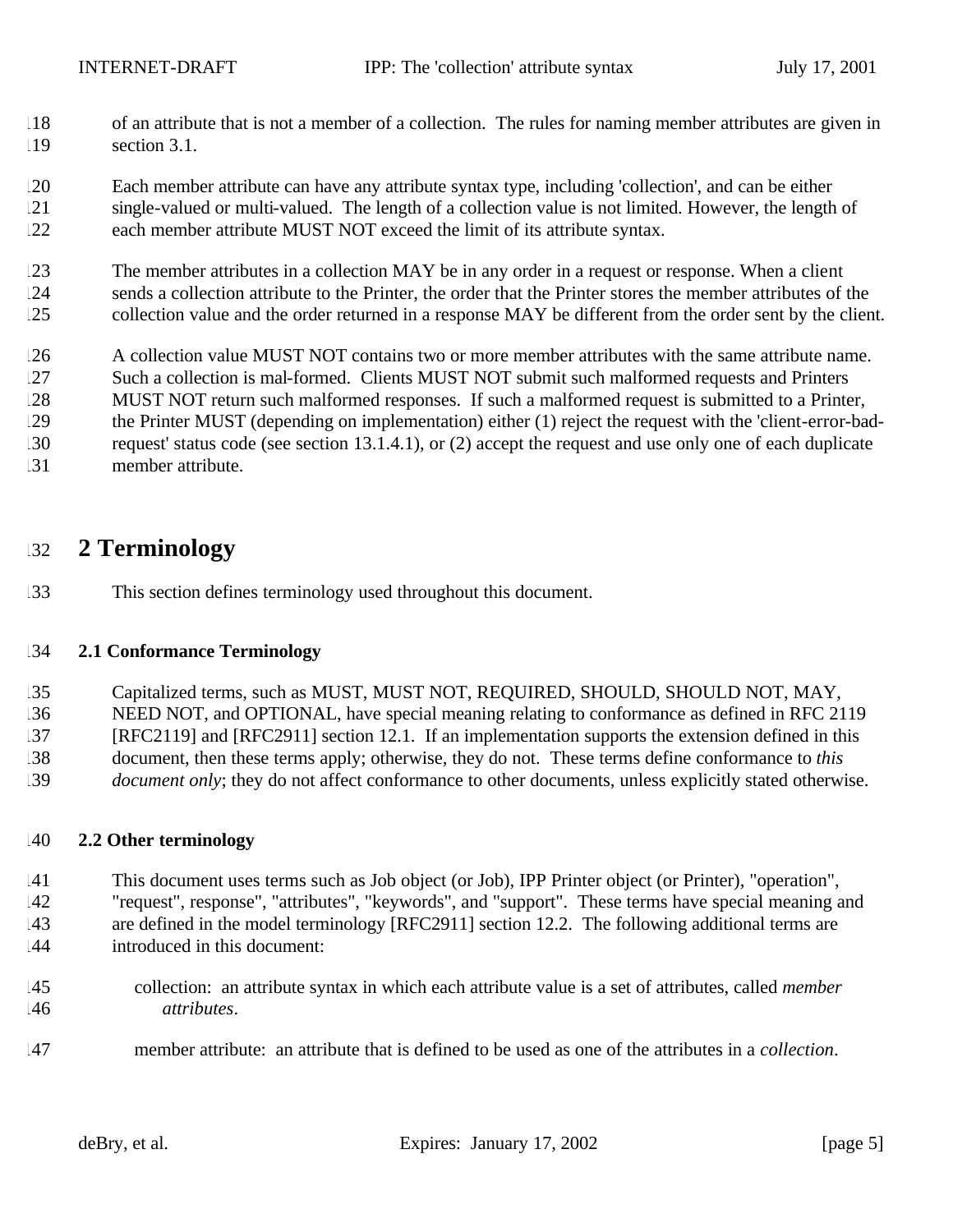collection attribute: an attribute whose definition specifies the 'collection' attribute syntax and each of the member attributes that MAY occur in a collection attribute value.

### **3 Definition of a Collection Attribute**

This section describes the requirements for any collection attribute definition.

#### **3.1 Information to Include**

- When a specification document defines an "xxx" collection attribute, i.e., an attribute whose attribute syntax type is 'collection' or '1setOf collection'; the definition document MUST include the following aspects of the attribute semantics. Suppose the "xxx" collection attribute contains N member attributes named "aaa1", "aaa2", …, "aaaN" ("aaaI" represents any one of these N member attributes).
- 1. The name of the collection attribute MUST be specified (e.g. "xxx"). The selection of the name "xxx" MUST follow the same rules for uniqueness as for attributes of any other syntax type (as defined by IPP/1.1) unless "xxx" is a member attribute of another collection. Then the selection of the name "xxx" MUST follow the rules for uniqueness defined in item 5a) of this list.
- 2. The collection attribute syntax MUST be of type 'collection' or '1setOf collection'.
- 3. The context of the collection attribute MUST be specified, i.e., whether the attribute is an operation attribute, a Job Template attribute, a Job Description attribute, a Printer Description attribute, a member attribute of a particular collection attribute, etc.
- 4. An "xxx-supported" attribute MUST be specified and it has one of the following two forms:
- a) "xxx-supported" is a "1setOf collection" which enumerates all of the supported collection values of "xxx". If a collection of this form contains a nested collection, it MUST be of the same form.

 For example, "media-size-supported" might have the values  $\frac{1}{x}$ -dimension:210, y- dimension:297},{x-dimension:297, y-dimension:420}} to show that it supports two values of 172 "media size":  $A4 (210x297)$  and  $A3 (297x420)$ . It does not support other combinations of "x- dimension" and "y-dimension" member attributes, such as 210x420 or 297x297 and it does not supported non-enumerated values, such as 420x595.

- b) "xxx-supported" is a "1setOf type2 keyword" which enumerates the names of all of the member attributes of "xxx": "aaa1", "aaa2", …, "aaaN". If a collection of this form contains a nested collection, it MAY be of either form. See item 5f) below for details on supported values of member attributes.
- For example, "media-col-supported" might have the keyword values: "media-size" and "media-color".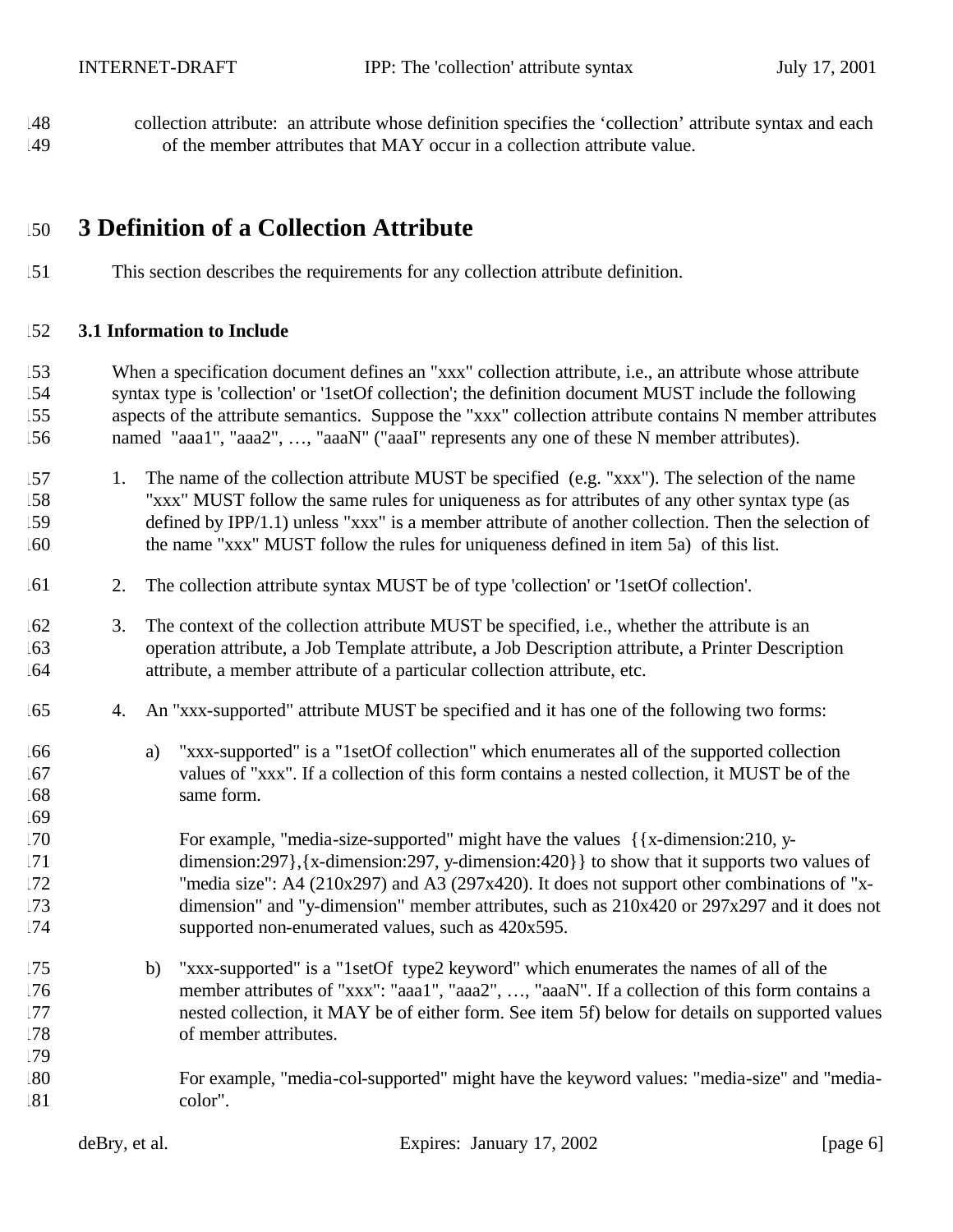5. The member attributes MUST be defined. For each member attribute the definition document

| .83                             |               | MUST provide the following information:                                                                                                                                                                                                                                                                                                                                                                                                                                                           |
|---------------------------------|---------------|---------------------------------------------------------------------------------------------------------------------------------------------------------------------------------------------------------------------------------------------------------------------------------------------------------------------------------------------------------------------------------------------------------------------------------------------------------------------------------------------------|
| .84<br>85                       | a)            | The member attribute's name (e.g., "aaa") MUST be unique within the collection being defined<br>and MUST either                                                                                                                                                                                                                                                                                                                                                                                   |
| .86<br>.87<br>.88<br>.89        |               | reuse the attribute name of another attribute (that is unique across the entire IPP attribute<br>$\ddot{i}$<br>name space) and have the same syntax and semantics as the reused attribute (if the<br>condition of item 4b) above is met). For example, a member attribute definition could<br>reuse the IPP/1.1 "media" attribute.                                                                                                                                                                |
| !90<br>!91<br>!92               |               | potentially occur elsewhere in the entire IPP attribute name space. (if the condition of item<br>$\ddot{\mathbf{n}}$<br>4a) above is met). For example, a member attribute could be "x-dimension" which could<br>potentially occur in another collection or as an attribute outside of a collection.                                                                                                                                                                                              |
| !93<br>!94<br>!95               |               | be unique across the entire IPP attribute name space (if the condition of item 4b) above is<br>$\overline{111})$<br>met). For example, a member attribute could be "media-color" which must unique be<br>across the entire IPP attribute name space.                                                                                                                                                                                                                                              |
| !96                             | b)            | Whether the member attribute is REQUIRED or OPTIONAL for the Printer to support                                                                                                                                                                                                                                                                                                                                                                                                                   |
| .97<br>!98                      | $\mathbf{c})$ | Whether the member attribute is REQUIRED or OPTIONAL for the client to supply in a<br>request                                                                                                                                                                                                                                                                                                                                                                                                     |
| !99<br>200<br>201<br>202        | d)            | The member attribute's syntax type, which can be any attribute syntax, including '1setOf X',<br>'collection', and '1setOf collection'. If this attribute name reuses the name of another attribute<br>(case of item a1 above), it MUST have the same attribute syntax, including cardinality<br>(whether or not 1setOf).                                                                                                                                                                          |
| 203<br>204<br>205<br>206        | e)            | The semantics of the "aaa" member attribute. The semantic definition MUST include a<br>description of any constraint or boundary conditions the member attribute places on the<br>associated attribute, especially if the attribute reuses the name of another attribute (case of item<br>al above)                                                                                                                                                                                               |
| 207<br>208                      | f)            | The supported values for the each "aaaI" member attribute (of the member attributes "aaa1",<br>"aaa2", , "aaaN") is specified by one of two mechanisms.                                                                                                                                                                                                                                                                                                                                           |
| 209<br>210<br>211<br>212        |               | If "xxx-supported" is a "1setOf collection" (see item 4a) above), the value for each "aaaI"<br>$\ddot{1}$<br>is specified in each collection value of "xxx-supported" in the context of other member<br>attributes. That is, "xxx-supported" enumerates all supported values of "xxx".                                                                                                                                                                                                            |
| 213<br>214<br>215<br>216<br>217 |               | If the value of "xxx-supported" is a "1setOf type2 keyword" (see item 4b) above), the<br>$\ddot{\mathbf{n}}$<br>supported values of "aaaI" are the values specified by either i) the "aaaI-supported"<br>attribute or ii) the definition of the member attribute "aaaI" within the document defining<br>the "xxx" attribute. The values of each member attribute "aaaI" are specified independently<br>of other member attributes though a Printer is not required to support all combinations of |
|                                 | deBry, et al. | Expires: January 17, 2002<br>[page 7]                                                                                                                                                                                                                                                                                                                                                                                                                                                             |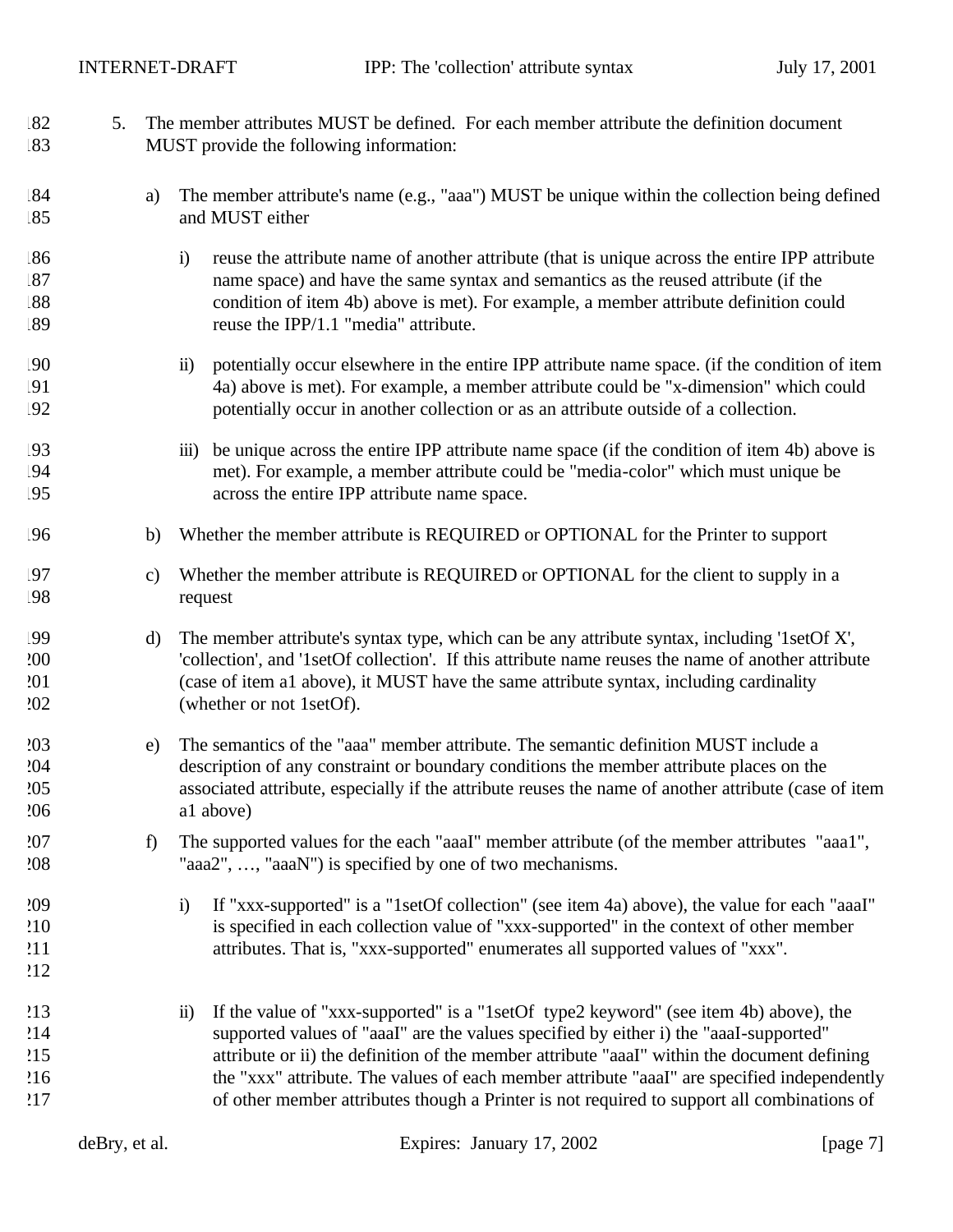| 218 | supported values. |
|-----|-------------------|
|-----|-------------------|

### For example, "media-col-supported" might have the keyword values: "media-size" and "media-color". Using the first method for defining supported values (an "aaaI-supported" attribute), the collection values of "media-col" are combinations of values of "media-size- supported" and "media-color-supported". If "media-size-supported" has the values of '210x297' and '297x420' and "media-color-supported" has the values of 'white' and 'pink', the Printer might support only the combinations 'white- $210x297'$ , 'pink- $210x297'$ ' and 'white-297x420', and not 'pink-297x420'.

- If a collection contains a member "aaaI" whose syntax type is "text", the supported values would probably be defined by the definition of "xxx" rather than by the attribute "aaaI-supported".
- g) the default value of each "aaaI" member attribute if it is OPTIONAL for a client to supply the "aaa" member attribute in a request. The default value is specified by in the attribute's definition within a document and MUST be one of the following:
- i) a fixed default
- ii) a mechanism by which the Printer determines default
- iii) an indefinite default that is left to the implementation.
- iv) an attribute that the Printer uses to determine the default
- 6. The default value of "xxx" if a client does not supply it. The default value is specified by in the attribute's definition within a document and MUST be one of the following:
- a) a fixed default
- b) a mechanism by which the Printer determines default
- c) an indefinite default that is left to the implementation
- d) a Printer attribute "xxx-default" which is a collection with the same member attributes as "xxx". Though optional member attributes may be absent in which case the Printer uses the defaulting rules of item 5g) above.
- 7. The "xxx-ready (1setOf collection)" attribute if human intervention is required to make many of the supported values available. For example, "media-col" is an attribute which has a "ready" attribute. Most attributes do not have a "ready" attribute.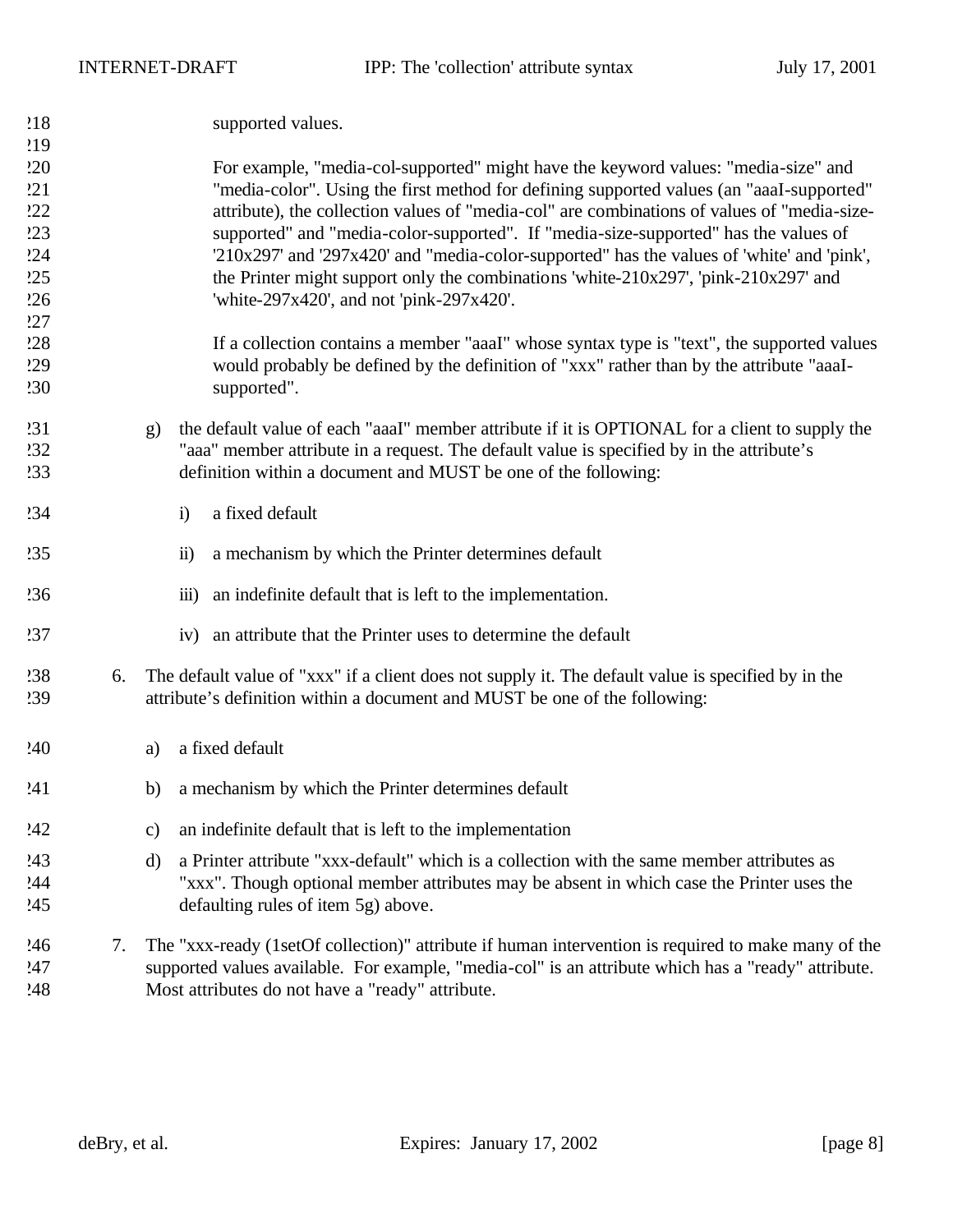#### **3.2 Nested Collections**

A member attribute may have a syntax type of 'collection' or '1setOf collection', in which case it is called

 a nested collection attribute. The rules for a nested collection attribute are the same as for a collection attribute as specified in section 3.1.

### **4 Collection Attributes as Attributes in Operations**

#### **4.1 General Rules**

 A collection value is like any other IPP/1.1 value, except that it is structured. The rules for attributes with collection values are the same as for attributes of any other syntax type (see IPP/1.1), be they in any group of a request of a response.

#### **4.2 Unsupported Values**

- The rules for returning an unsupported collection attribute are an extension to the current rules:
- 1. If the entire collection attribute is unsupported, then the Printer returns just the collection attribute name with the 'unsupported' out-of-band value (see the beginning of [RFC2911] section 4.1) in the Unsupported Attributes Group.
- 2. If a collection contains unrecognized, unsupported member attributes and/or conflicting values, the attribute returned in the Unsupported Group is a collection containing the unrecognized, unsupported member attributes, and/or conflicting values. The unrecognized member attributes have an out-of-band value of 'unsupported' (see the beginning of [RFC2911] section 4.1). The unsupported member attributes and conflicting values have their unsupported or conflicting values.

### **5 Example definition of a collection attribute**

 In some printing environments, it is desirable to allow the client to select the media by its properties, e.g., weight, color, size, etc., instead of by name. In IPP/1.1 (see [RFC2911]), the "media (type3 keyword | name) Job Template attribute allows selection by name. It is tempting to extend the "media" attribute syntax to include "collection", but then existing clients could not understand default or supported media values that use the collection value. To preserve interoperability, a new attribute MUST BE added, e.g., "media-col (collection)". The following subsections contain a sample definition of a simplified "media-col" attribute. The definition follows the rules in section 3.

 All of the example attribute definitions in this document are illustrative examples, rather than actual definitions. These examples are intended to illustrate how to define collection attributes. Other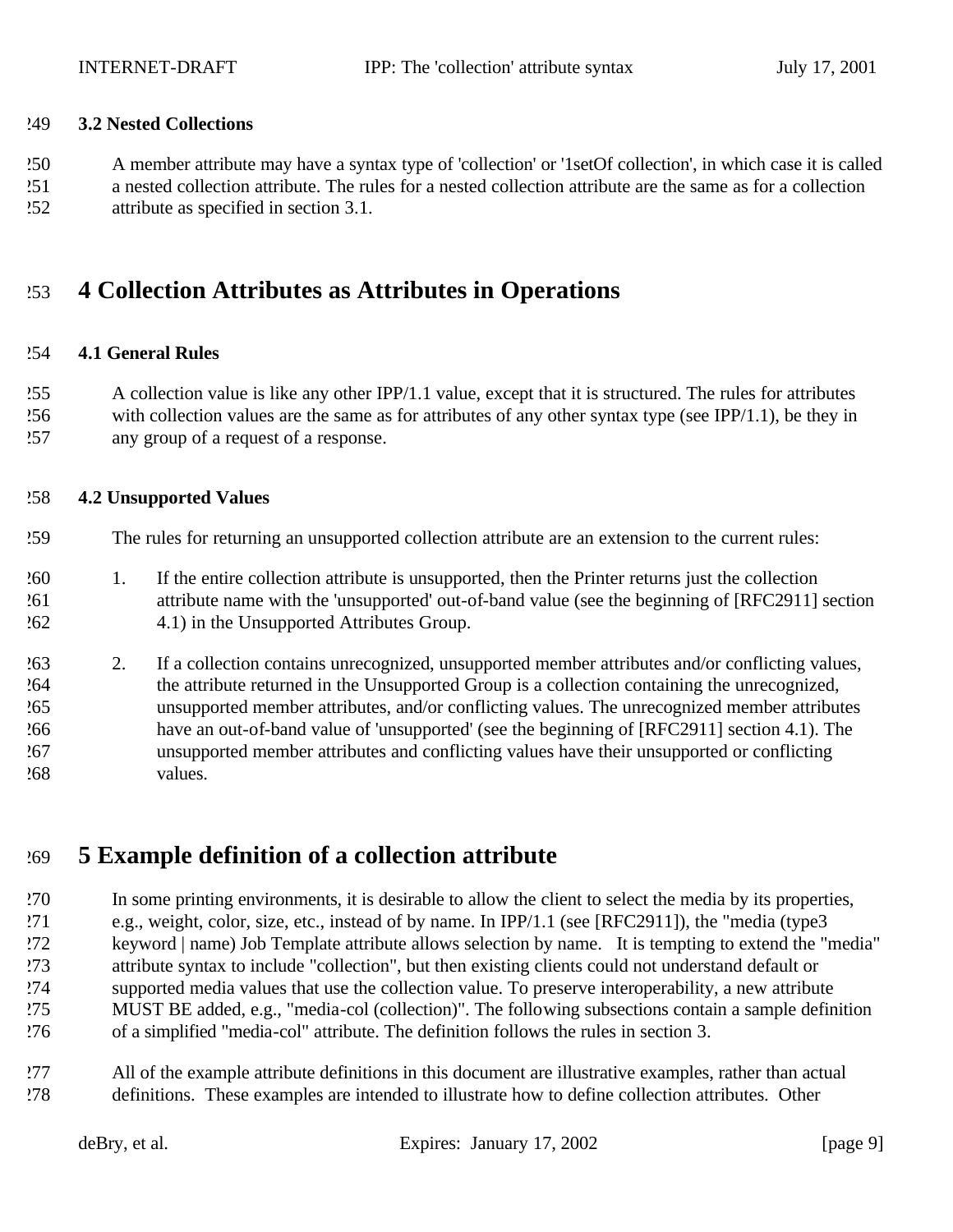- documents MUST define collection attributes for use in actual interchange. Such definitions may be very similar to the examples in this document, since we attempted to pick useful examples.
- Note: we picked the name "media-col" because the name "media" is already in use. Ordinarily the collection attribute would have a name like any other attribute and would not end in "col".

 The member attributes of "media-col" attribute ("media-color (type 3 keyword)" and "media-size (collection)") both follow the naming rules of item 4a3 of section 3, i.e. the names are unique across the entire IPP attribute name space. The member attributes of the "media-size (collection)" member attribute ("x-dimension (integer(0:MAX))" and "y-dimension (integer(0:MAX))") both follow the naming rules of item 4a2 of section 3, i.e. they potentially occur elsewhere in the IPP attribute name space.

#### **5.1 media-col (collection)**

The "media-col" (collection) attribute augments the IPP/1.1 [RFC2911] "media" attribute. This

collection attribute enables a client end user to submit a list of media characteristics to the Printer.

When the client specifies media using the "media-col" collection attribute, the Printer object MUST

match the requested media exactly. The 'collection' consists of the following member attributes:

#### **Table 1 - "media-col" member attributes**

| Attribute name | attribute syntax             | request     | Printer<br>Support |
|----------------|------------------------------|-------------|--------------------|
| media-color    | type3 keyword   name $(MAX)$ | <b>MAY</b>  | <b>MUST</b>        |
| media-size     | collection                   | <b>MUST</b> | <b>MUST</b>        |

#### 

The definitions for the member attributes is given in the following sub-sections:

#### **5.1.1 media-color (type3 keyword | name(MAX)**

- This member attribute identifies the color of the media. Valid values are 'red', 'white' and 'blue'
- The "media-color-supported" (1setOf (type3 keyword | name(MAX))) Printer attribute identifies the values of this "media-color" member attribute that the Printer supports, i.e., the colors supported.
- If the client omits this member attribute, the Printer determines the value in an implementation dependent manner.

#### **5.1.2 media-size (collection)**

 This member attribute identifies the size of the media. The 'collection' consists of the member attributes shown in Table 2: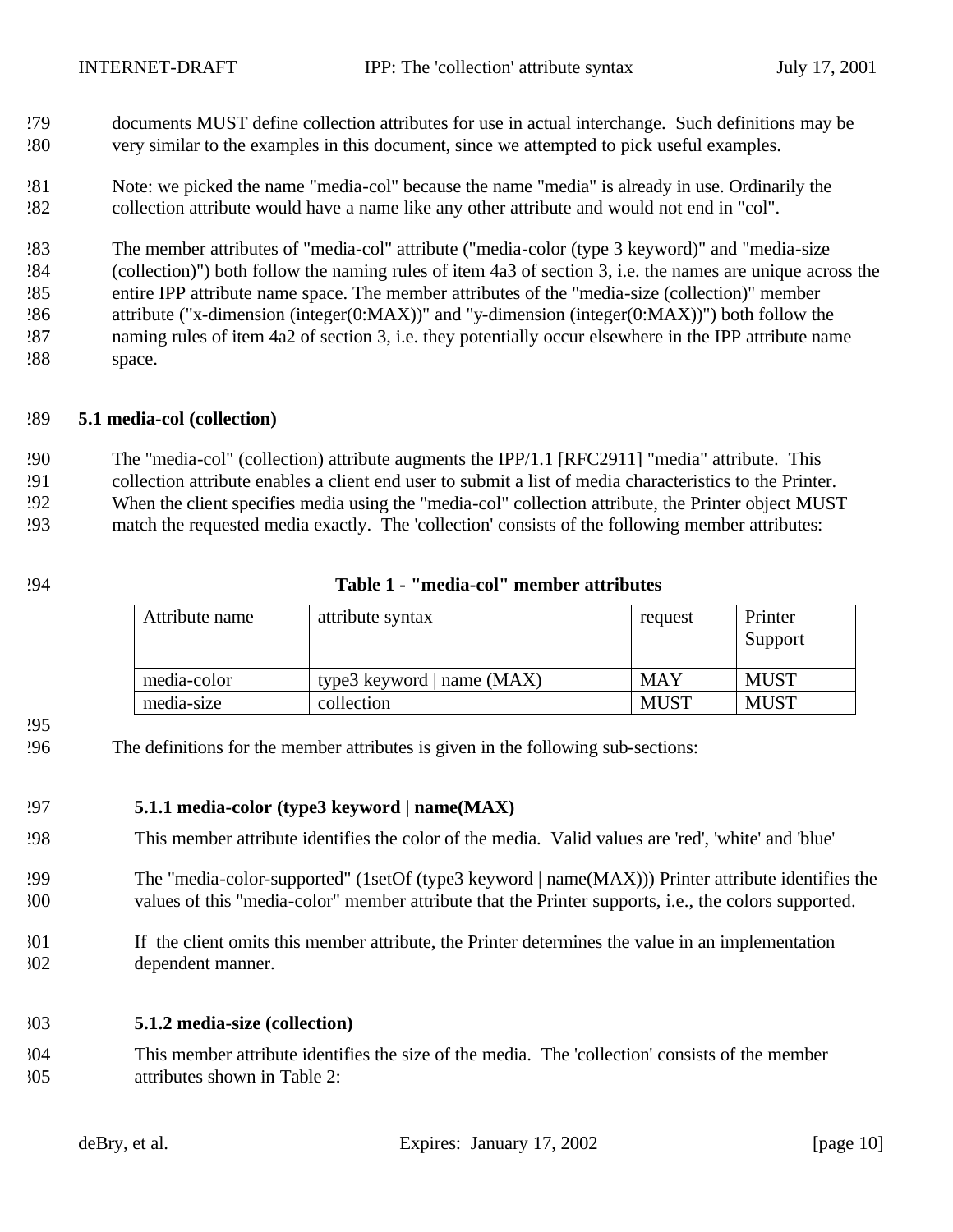|            | Attribute name                                                                                  | attribute syntax                                                                               | request     | Printer Support |  |
|------------|-------------------------------------------------------------------------------------------------|------------------------------------------------------------------------------------------------|-------------|-----------------|--|
|            | x-dimension                                                                                     | integer $(0:MAX)$                                                                              | <b>MUST</b> | <b>MUST</b>     |  |
|            | y-dimension                                                                                     | integer $(0:MAX)$                                                                              | <b>MUST</b> | <b>MUST</b>     |  |
| 307<br>308 |                                                                                                 | The definitions for the member attributes is given in the following sub-sections:              |             |                 |  |
| 309        |                                                                                                 | 5.1.2.1 x-dimension (integer(0:MAX))                                                           |             |                 |  |
| 310        | This attribute identifies the width of the media in inch units along the X axis.                |                                                                                                |             |                 |  |
| 311        |                                                                                                 | 5.1.2.2 y-dimension (integer(0:MAX))                                                           |             |                 |  |
| 312        | This attribute identifies the height of the media in inch units along the Y axis.               |                                                                                                |             |                 |  |
| 313        |                                                                                                 | The "media-size-supported" (1setOf collection) Printer attribute identifies the values of this |             |                 |  |
| 314        | "media-size" member attribute that the Printer supports, i.e., the size combinations supported. |                                                                                                |             |                 |  |
| 315        |                                                                                                 | The names of the member attributes are the same as the member attributes of the "media-        |             |                 |  |
| 316        | size" collection attribute, namely "x-dimension", and "y-dimension", since they have the same   |                                                                                                |             |                 |  |
| 317        | attribute syntax and the same semantics.                                                        |                                                                                                |             |                 |  |

#### **Table 2 - "media-size" collection member attributes**

#### **5.2 media-col-default (collection)**

 The "media-col-default" Printer attribute specifies the media that the Printer uses, if any, if the client omits the "media-col" and "media". Job Template attribute in the Job Creation operation (and the PDL doesn't include a media specification). The member attributes are defined in Table 1. A Printer MUST support the same member attributes for this default collection attribute as it supports for the corresponding "media-col" Job Template attribute.

#### **5.3 media-col-ready (1setOf collection)**

 The "media-col-ready" Printer attribute identifies the media that are available for use without human intervention, i.e., the media that are ready to be used without human intervention. The collection value MUST have all of the member attributes that are supported in Table 1.

#### **5.4 media-col-supported (1setOf type2 keyword)**

The "media-col-supported" Printer attribute identifies the keyword names of the member attributes

 supported in the "media-col" collection Job Template attribute, i.e., the keyword names of the member attributes in Table 1 that the Printer supports.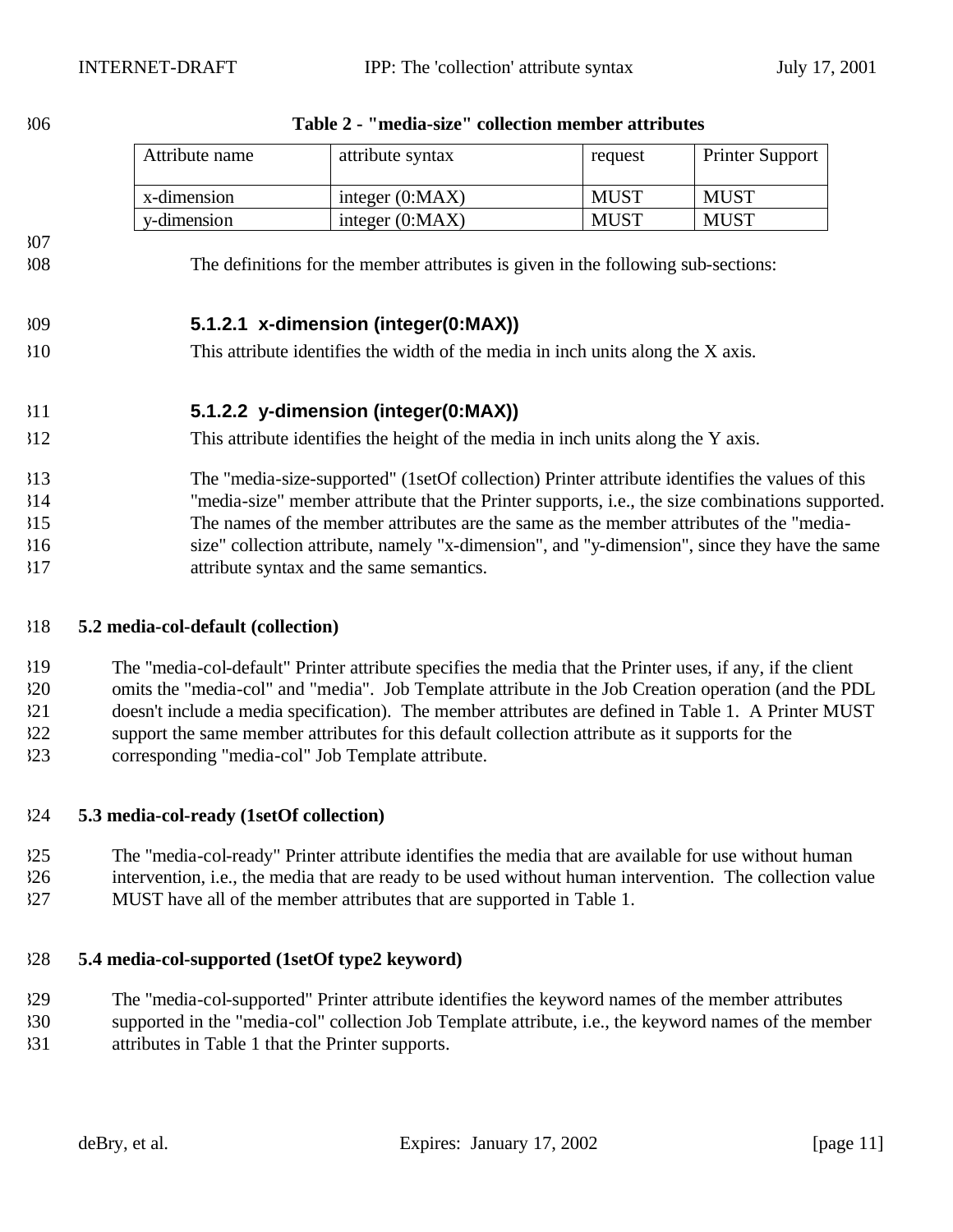## **6 A Second Example Definition Of A Collection Attribute**

 All of the example attribute definitions in this document are illustrative examples, rather than actual definitions. These examples are intended to illustrate how to define collection attributes. Other documents MUST define collection attributes for use in actual interchange. Such definitions may be very similar to the examples in this document, since we attempted to pick useful examples.

 In some printing environments, it is desirable to allow the client to select the media for the job start sheet. The reason for not adding the 'collection' attribute syntax to the existing "job-sheets" Job Template attribute is the same as for "media". Instead, a new Job Template attribute is introduced, e.g. "job-sheet-col (collection)".

 The member attributes of "job-sheet-col" attribute ("job-sheets (type 3 keyword)" and "media (type3 keyword | name)") both follow the naming rules of item 4a1 of section 3, i.e., they reuse existing IPP attributes. According to the rules, their supported values come from the existing IPP attributes: "job- sheets-supported" and "media-supported". However, their default values do not come from "job-sheets- default" and "media-default", respectively. Rather the definition of "job-sheet-col" says that "job-sheets (type 3 keyword)" is required and if "media (type3 keyword | name)" is absent, the Printer uses the same media as the rest of the job uses.

 If "job-sheet-col" attribute were defined to contain the member attribute "job-sheet-media (type3 keyword | name)" instead of "media (type3 keyword | name)", then the definition would also have to specify a "job-sheet-media-supported (1setOf (type3 keyword | name))" whose values would be independent of "media-supported (1setOf (type3 keyword | name))" and would be set separately by a System Administrator.

The actual text for the definition of the attribute is left as an exercise for the reader.

### **7 Encoding**

 This section defines the additional encoding tags used according to [RFC2910] and gives an example of their use. The encoding tags define in this document MUST be used by all collection attributes defined in other documents. However, the example of their use is illustrative only.

#### **7.1 Additional tags defined for representing a collection attribute value**

The 'collection' attribute syntax uses the tags defined in Table 3.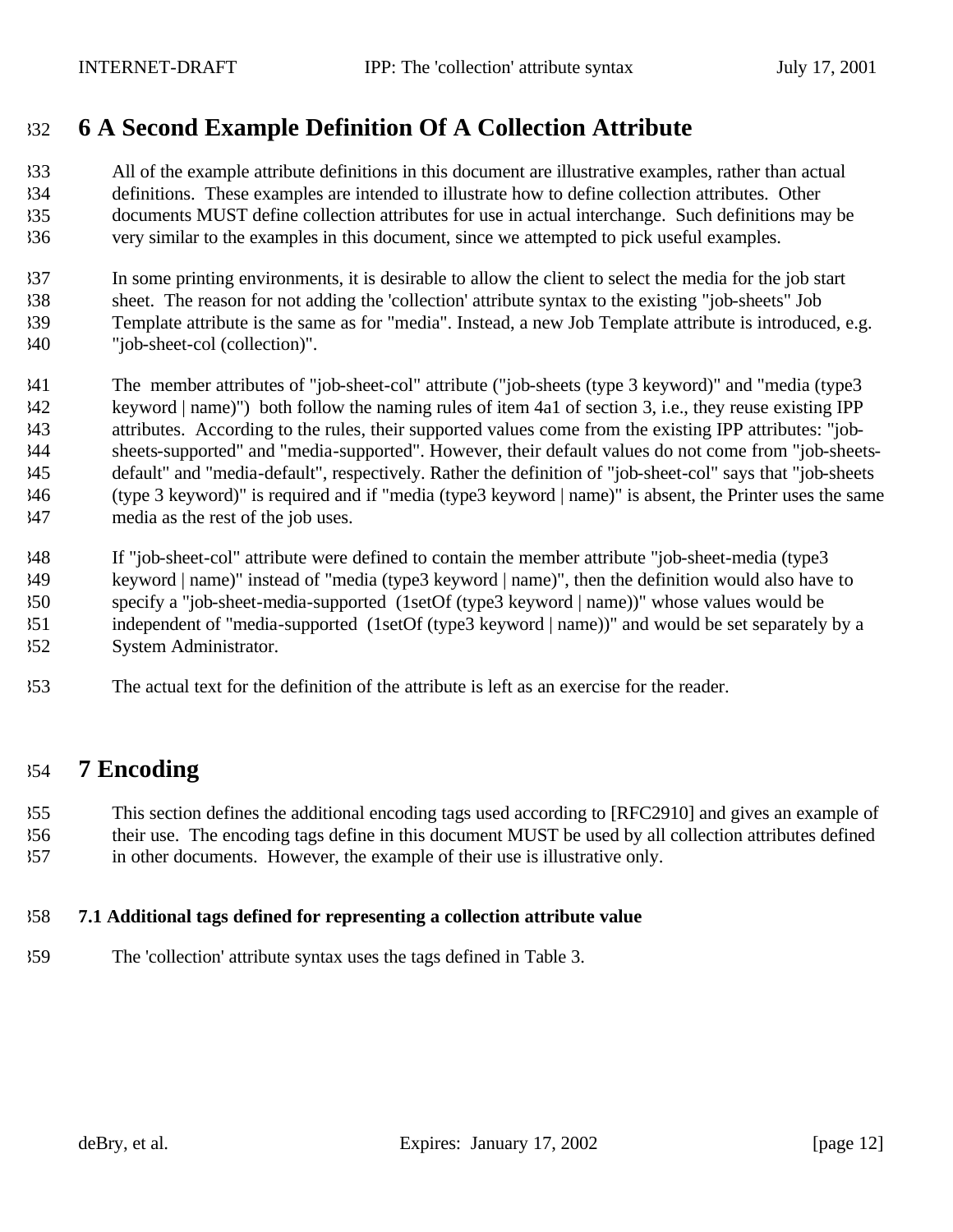| Tag name       | Tag value | Meaning                                                  |
|----------------|-----------|----------------------------------------------------------|
| begCollection  | 0x34      | Begin the collection attribute value.                    |
| endCollection  | 0x37      | End the collection attribute value.                      |
| memberAttrName | 0x4A      | The value is the name of the collection member attribute |

| 360 |  |  | Table 3 - Tags defined for encoding the 'collection' attribute syntax |
|-----|--|--|-----------------------------------------------------------------------|
|     |  |  |                                                                       |

 When encoding a collection attribute "xxx" that contains an attribute "aaa" and is not inside another collection, the encoding follows these rules:

- 1. The beginning of the collection is indicated with a value tag that MUST be syntax type 'begCollection' (0x34) with a name length and Name field that represent the name of the collection attribute ("xxx") as with any attribute, followed by a value. The Printer MAY ignore the value and its length of MAY be 0. In the future, however, this field MAY contain useful information, such as the collection name (cf. the name of a C struct).
- 2. Each member attribute is encoded as a sequence of two or more values that appear to be part of a single multi-valued attribute, i.e. 1setOf. The first value after the 'begCollection' value has the attribute syntax 'memberAttrName' (0x4A) and its value holds the name of the first member attribute (e.g. "aaa"). The second value holds the first member's attribute value, which can be of any attribute syntax, except 'memberAttrName' or 'endCollection'. If the first member's attribute value is multi-valued, the third value holds the second value of the first member's value. Otherwise, the third value holds the name of second member attribute (e.g. "bbb") and its attribute syntax is 'memberAttrName'. In this case, the fourth member's value is the value of "bbb".
- Note that the technique of encoding a 'collection' as a '1setOf' makes it easy for a Printer that doesn't support a particular collection attribute (or the collection attribute syntax at all) to simply skip over the entire collection value.
- 3. The end of the collection is indicated with a value tag that MUST be syntax type 'endCollection' (e.g. 0x37) and MAY have a zero name length and a zero value length. In the future, this field MAY contain useful information, such as the collection name that matches the one in the 'begCollection' .
- 4. It is valid to have a member attribute that is, itself, a collection attribute, i.e., collections can be nested within collections. This is represented by the occurrence of a member attribute that is of attribute syntax type 'begCollection'. Such a collection is terminated by a matching 'endCollection'. The name of such a member attribute is in the immediately preceding value whose syntax type is 'memberAttrName'.
- 5. It is valid for a collection attribute to be multi-valued, i.e., have more than one collection value. If the next attribute immediately following the 'endCollection' has a zero name length and a tag of 'begCollection', then the collection attribute is a multi-valued collection, as with any attribute. This statement applies to collections within collections and collections that are not in collections.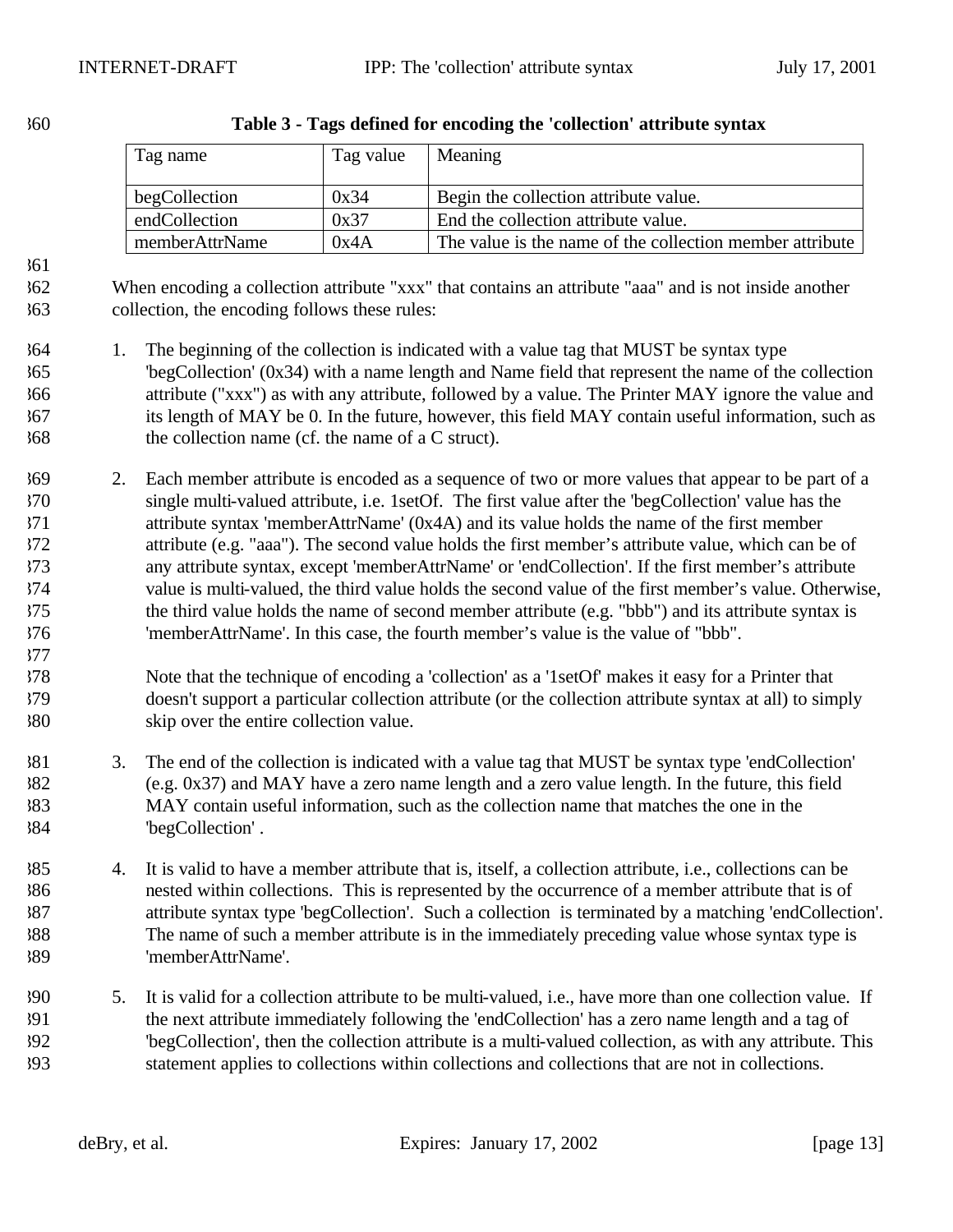#### 394 **7.2 Example encoding: "media-col" (collection)**

 The collection specified in section 5 is used for the encoding example shown in Table 5. The example also shows nested collections, since the "media-size" member attribute is a 'collection. The encoding example represents a blue 4x6-index cards and takes 216 octets. The Appendices contains more complex examples.

- 399 Additional examples have been included in the appendices.
- 400 The overall structure of the two collection values can be pictorially represented as:

```
101 "media-col" =
402 { "media-color" = "blue";
103 "media-size" =
404 \{ "x-dimension" = 6;
105 "y-dimension" = 4
406 } 
107 },
408
```
409 The full encoding is in table 4. A simplified view of the encoding looks like this:

#### 410 **Table 4 - Overview Encoding of "media-col" collection**

| Tag Value      | Name      | Value       |
|----------------|-----------|-------------|
| begCollection  | media-col | 1111        |
| memberAttrName | 1111      | media-color |
| keyword        | 1111      | blue        |
| memberAttrName | 1111      | media-size  |
| begCollection  | 1111      | 1111        |
| memberAttrName | 1111      | x-dimension |
| integer        | 1111      | 6           |
| memberAttrName | 1111      | y-dimension |
| integer        | 1111      | 4           |
| endCollection  | 1111      | 1111        |
| endCollection  | 1111      | 1111        |

411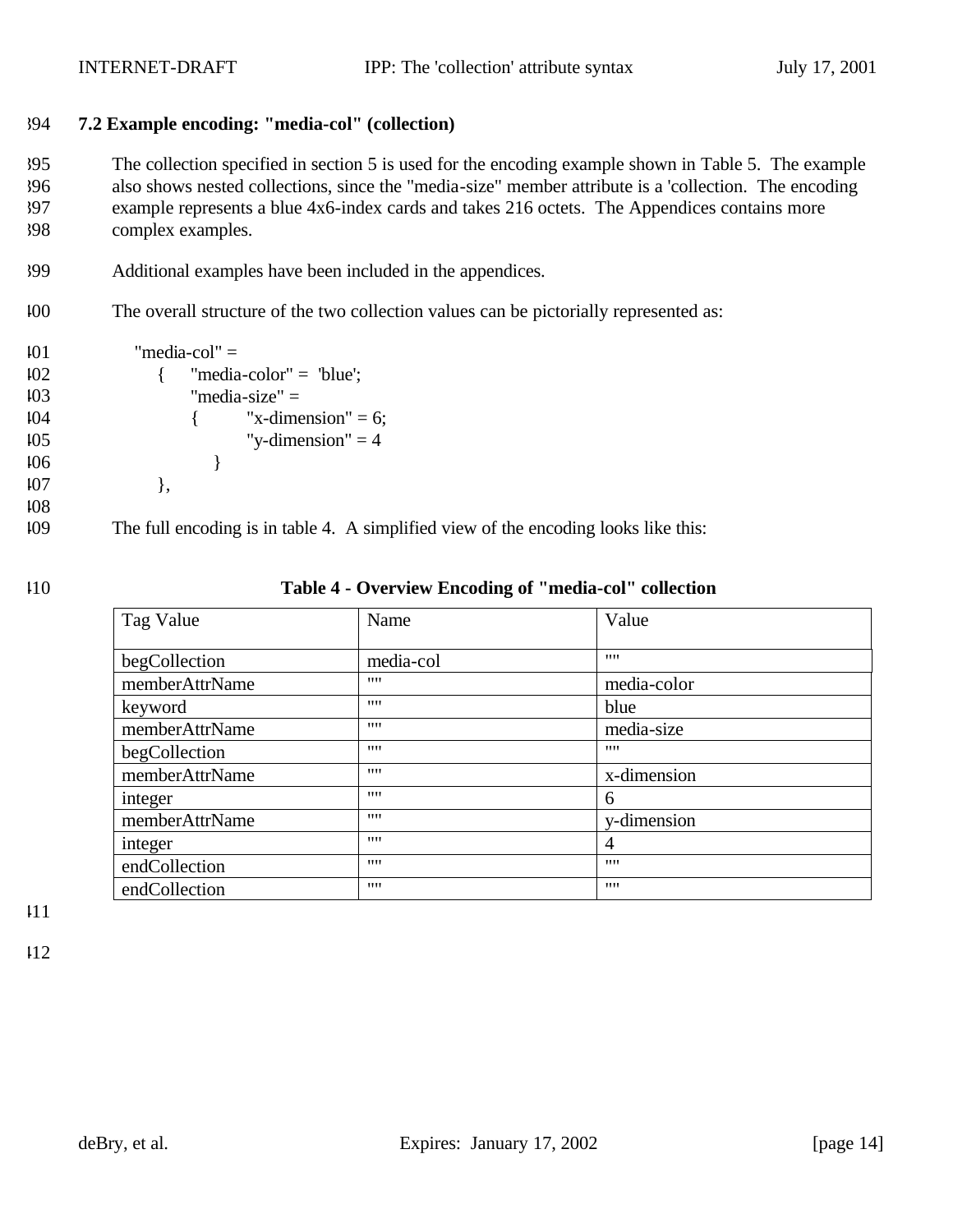|  | ٦<br>I<br>v<br>٠ |
|--|------------------|
|  |                  |

| Table 5 - Example Encoding of "media-col" collection |  |
|------------------------------------------------------|--|
|------------------------------------------------------|--|

| Octets      | Symbolic Value | Protocol field | comments                                                                            |
|-------------|----------------|----------------|-------------------------------------------------------------------------------------|
| 0x34        | begCollection  | value-tag      | beginning of the "media-col" collection<br>attribute                                |
| 0x0009      |                | name-length    | length of (collection) attribute name                                               |
| media-col   | media-col      | name           | name of (collection) attribute                                                      |
| 0x0000      |                | value-length   | defined to be 0 for this type                                                       |
|             |                |                | no value (since value-length was 0)                                                 |
| 0x4A        | memberAttrName | value-tag      | starts a new member attribute: "media-<br>color"                                    |
| 0x0000      |                | name-length    | defined to be 0 for this type, so part of<br>1setOf                                 |
|             |                |                | no name (since name-length was 0)                                                   |
| 0x000B      |                | value-length   | length of "media-color" keyword                                                     |
| media-color | media-color    | value          | value is name of 1st member attribute                                               |
| 0x44        | keyword type   | value-tag      | keyword type                                                                        |
| 0x0000      |                | name-length    | 0 indicates 1setOf                                                                  |
|             |                |                | no name (since name-length was 0)                                                   |
| 0x0004      |                | value-length   |                                                                                     |
| blue        | blue           | value          | value of 1st member attribute                                                       |
| 0x4A        | memberAttrName | value-tag      | starts a new member attribute: "media-<br>size"                                     |
| 0x0000      |                | name-length    | defined to be 0 for this type, so part of<br>1setOf                                 |
|             |                |                | no name (since name-length was 0)                                                   |
| 0x000A      |                | value-length   | length of "media-size" keyword                                                      |
| media-size  | media-size     | value          | Name of 2nd member attribute                                                        |
| 0x34        | begCollection  | value-tag      | Beginning of the "media-size"<br>collection attribute which is a sub-<br>collection |
| 0x0000      |                | name-length    | 0 indicates 1setOf                                                                  |
|             |                |                | no name (since name-length was 0)                                                   |
| 0x0000      |                | value-length   | collection attribute names have no<br>value                                         |
|             |                |                | no value (since value-length was 0)                                                 |
| 0x4A        | memberAttrName | value-tag      | starts a new member attribute: "x-<br>dimension"                                    |
| 0x0000      |                | name-length    | defined to be 0 for this type, so part of<br>1setOf                                 |
|             |                |                | no name (since name-length was 0)                                                   |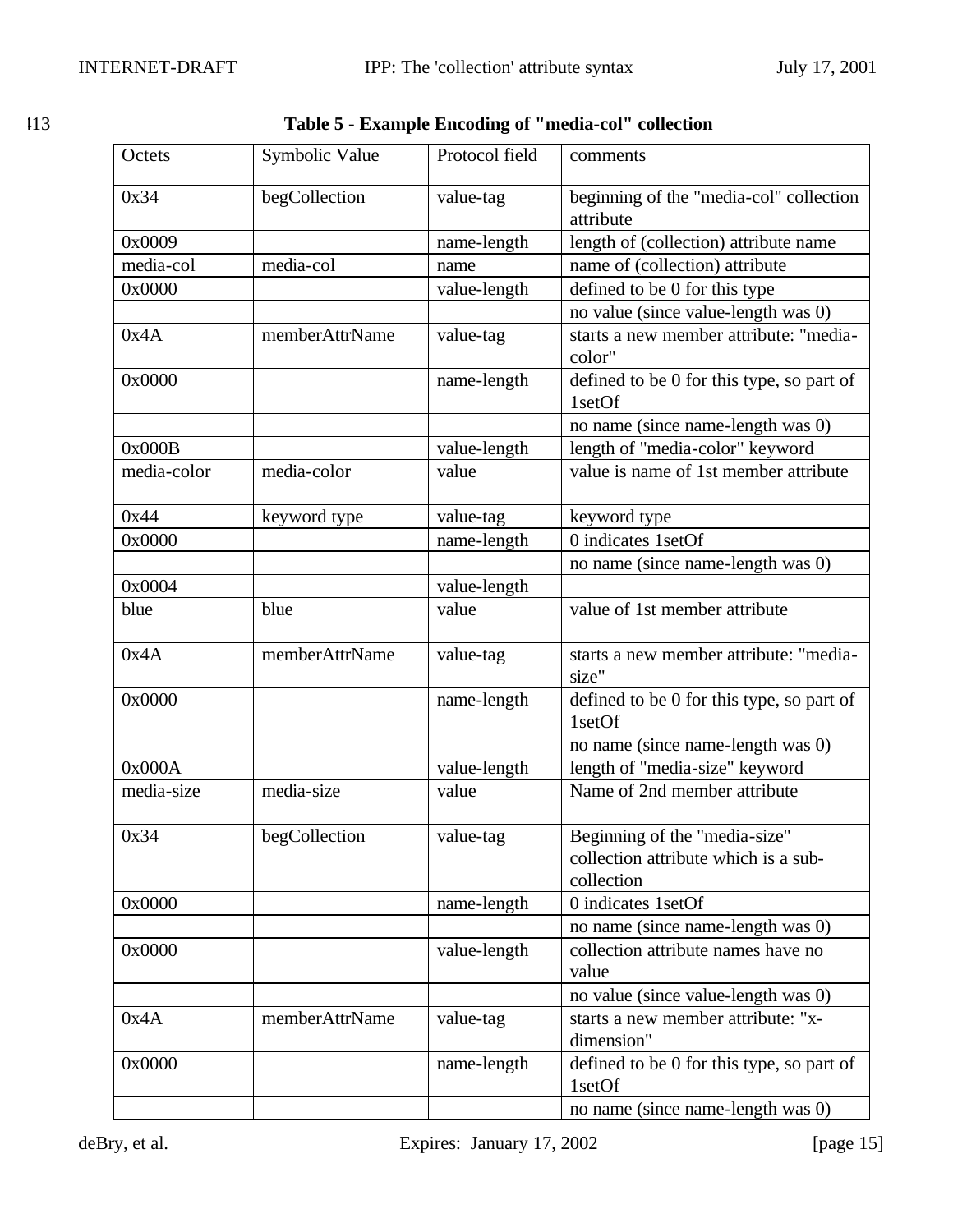| Octets      | Symbolic Value | Protocol field | comments                                            |
|-------------|----------------|----------------|-----------------------------------------------------|
| 0x000B      |                | value-length   | length of "x-dimension" keyword                     |
| x-dimension | x-dimension    | value          | name of 1st sub-collection member<br>attribute      |
| 0x21        | integer type   | value-tag      | attribute type                                      |
| 0x0000      |                | name-length    | 0 indicates 1setOf                                  |
|             |                |                | no name (since name-length was 0)                   |
| 0x0004      |                | value-length   | length of an integer $=$ 4                          |
| 0x0006      |                | value          | value of 1st sub-collection member<br>attribute     |
| 0x4A        | memberAttrName | value-tag      | starts a new member attribute: "y-<br>dimension"    |
| 0x0000      |                | name-length    | defined to be 0 for this type, so part of<br>1setOf |
|             |                |                | no name (since name-length was 0)                   |
| 0x000B      |                | value-length   | length of the "y-dimension" keyword                 |
| y-dimension | y-dimension    | value          | name of 2nd sub-collection member<br>attribute      |
| 0x21        | integer type   | value-tag      | attribute type                                      |
| 0x0000      |                | name-length    | 0 indicates 1setOf                                  |
|             |                |                | no name (since name-length was 0)                   |
| 0x0004      |                | value-length   | length of an integer $=$ 4                          |
| 0x0004      |                | value          | value of 2nd sub-collection member<br>attribute     |
| 0x37        | endCollection  | value-tag      | end of the sub-collection                           |
| 0x0000      |                | name-length    | defined to be 0 for this type, so part of<br>1setOf |
|             |                |                | no name (since name-length was 0)                   |
| 0x0000      |                | value-length   | defined to be 0 for this type                       |
|             |                |                | no value (since value-length was 0)                 |
| 0x37        | endCollection  | value-tag      | end of the 1st collection value in<br>1setOf        |
| 0x0000      |                | name-length    | defined to be 0 for this type, so part of<br>1setOf |
|             |                |                | no name (since name-length was 0)                   |
| 0x0000      |                | value-length   | defined to be 0 for this type                       |
|             |                |                | no value (since value-length was 0)                 |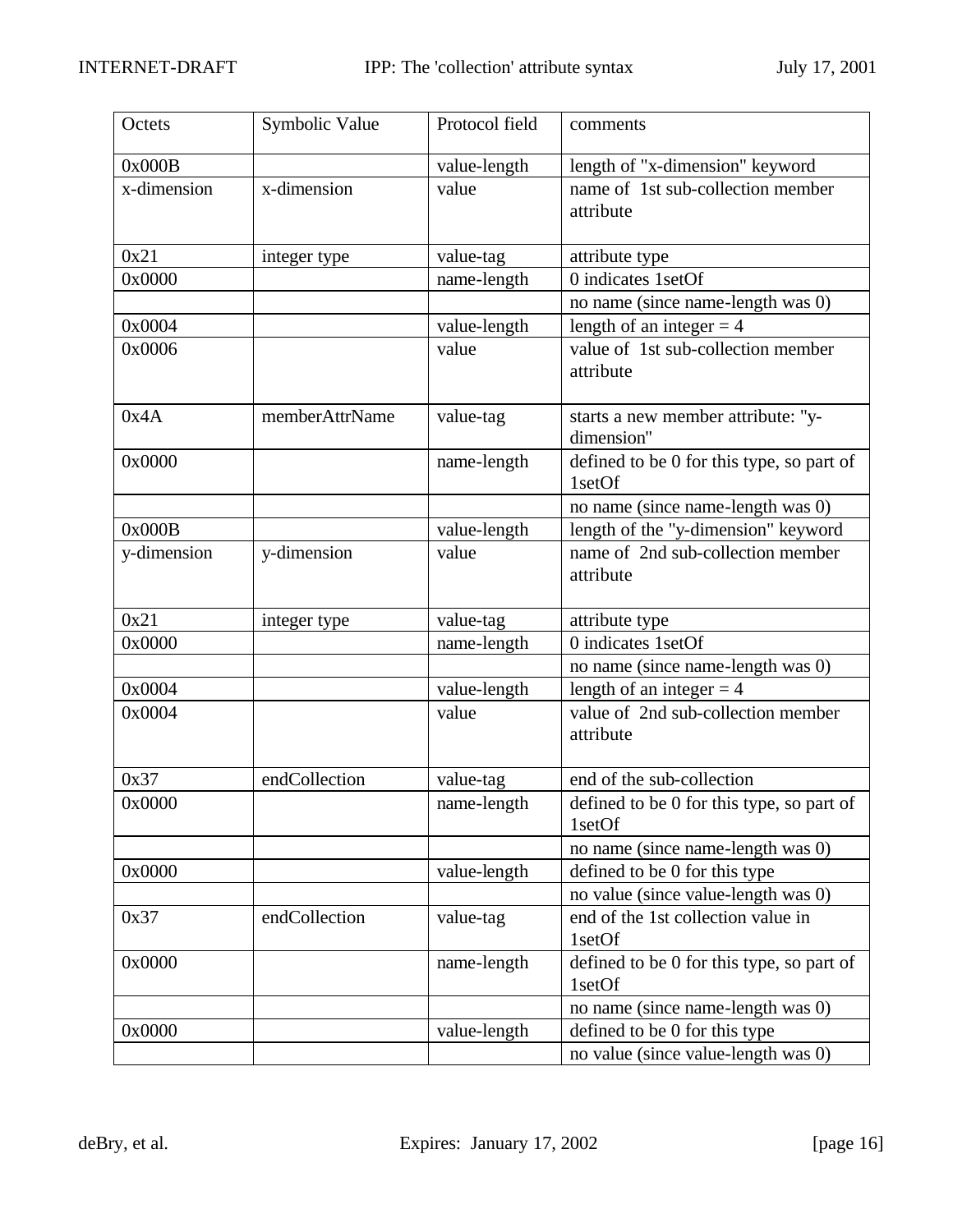### **8 Legacy issues**

IPP 1.x Printers and Clients will gracefully ignore collections and its member attributes if it does not

understand the collection. The begCollection and endCollection elements each look like an attribute

with an attribute syntax that the recipient doesn't support and so should ignore the entire attribute. The

- individual member attributes and their values will look like a 1setOf values of the collection attribute, so that the Printer simply ignores the entire attribute and all of its values. Returning unsupported attributes
- is also simple, since only the name of the collection attribute is returned with the 'unsupported' out-of-
- band value (see section 4.2).

# **9 IANA Considerations**

 The following table provides registration for the 'collection' attribute syntax defined in this document. This is to be registered according to the procedures in RFC 2911 [RFC2911] section 6.3.

### *Note to RFC Editors: Replace RFC NNNN below with the RFC number for this document, so that it accurately reflects the content of the information for the IANA Registry.*

| 127 | Attribute Syntaxes: | Tag value:     | Ref.     | Section: |
|-----|---------------------|----------------|----------|----------|
| 128 | collection          |                | RFC NNNN | 3        |
| 129 | begCollection       | $0 \times 34$  | RFC NNNN | 7.1      |
| 130 | endCollection       | $0 \times 37$  | RFC NNNN | 7.1      |
| 131 | memberAttrName      | $0 \times 4$ A | RFC NNNN | 7.1      |
| 132 |                     |                |          |          |

The resulting attribute syntax registration will be published in the

ftp://ftp.iana.org/in-notes/iana/assignments/ipp/attribute-syntaxes/

- area.
- 

## **10 Internationalization Considerations**

 This attribute syntax by itself has no impact on internationalization. However, the member attributes that are subsequently defined for use in a collection may have internationalization considerations, as may

any attribute, according to [RFC2911].

# **11 Security Considerations**

 This attribute syntax causes no more security concerns than any other attribute syntax. It is only the attributes that are subsequently defined to use this or any other attribute syntax that may have security

concerns, depending on the semantics of the attribute, according to [RFC2911].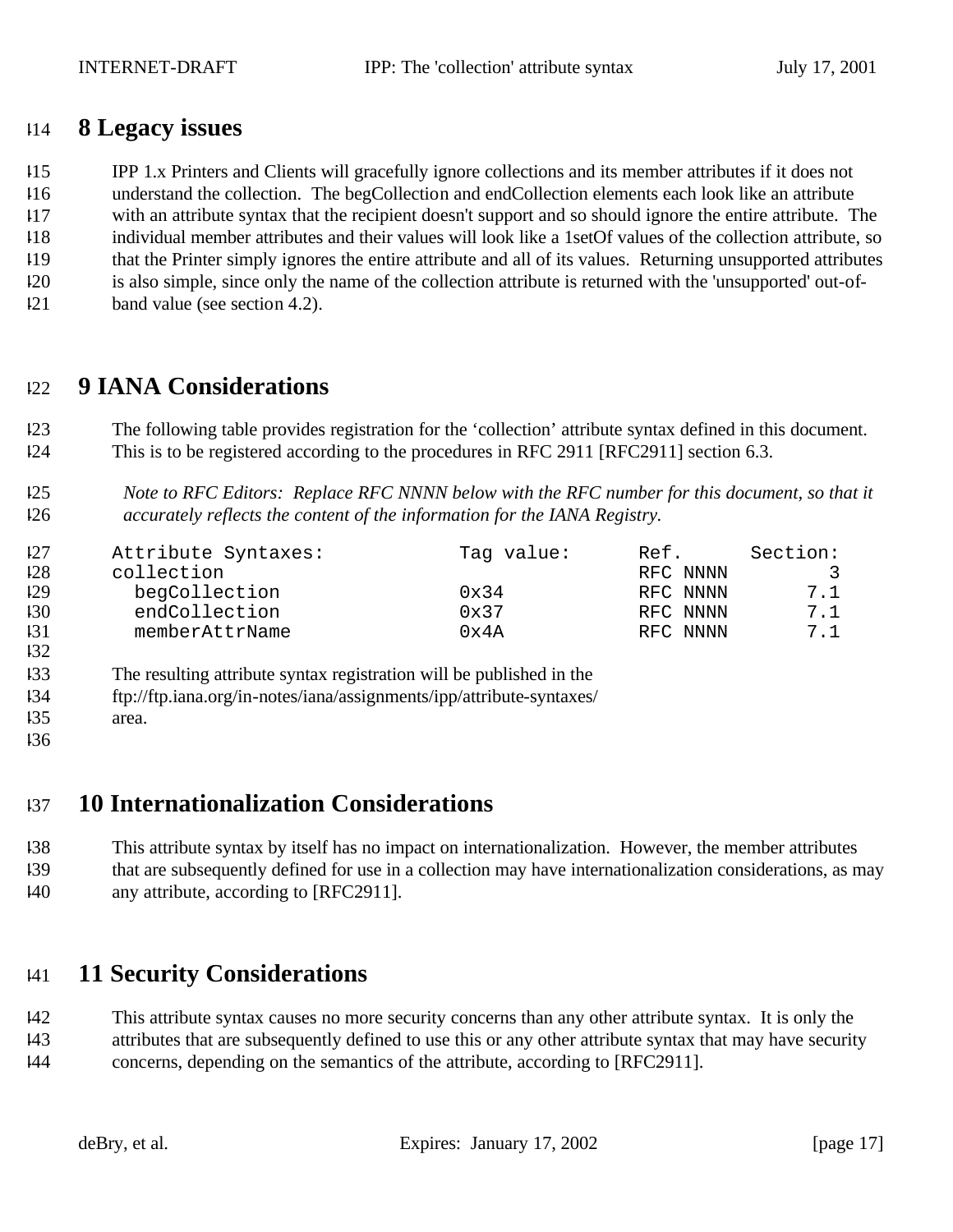### **12 References**

| 146 | $[RFC2565]$                                                                                            |
|-----|--------------------------------------------------------------------------------------------------------|
| I47 | Herriot, R., Butler, S., Moore, P., Tuner, R., "Internet Printing Protocol/1.0: Encoding and           |
| 148 | Transport", RFC 2565, April 1999.                                                                      |
| 149 | [RFC2566]                                                                                              |
| 150 | R. deBry, T. Hastings, R. Herriot, S. Isaacson, P. Powell, "Internet Printing Protocol/1.0: Model and  |
| 151 | Semantics", RFC 2566, April 1999.                                                                      |
| 152 | [RFC2567]                                                                                              |
| 153 | Wright, D., "Design Goals for an Internet Printing Protocol", RFC 2567, April 1999.                    |
| 154 | [RFC2568]                                                                                              |
| 155 | Zilles, S., "Rationale for the Structure and Model and Protocol for the Internet Printing Protocol",   |
| 156 | RFC 2568, April 1999.                                                                                  |
| 157 | [RFC2569]                                                                                              |
| 158 | Herriot, R., Hastings, T., Jacobs, N., Martin, J., "Mapping between LPD and IPP Protocols", RFC        |
| 159 | 2569, April 1999.                                                                                      |
| 160 | [RFC2616]                                                                                              |
| 161 | R. Fielding, J. Gettys, J. Mogul, H. Frystyk, L. Masinter, P. Leach, T. Berners-Lee, "Hypertext        |
| 162 | Transfer Protocol - HTTP/1.1", RFC 2616, June 1999.                                                    |
| 163 | [RFC2910]                                                                                              |
| 164 | Herriot, R., Butler, S., Moore, P., Turner, R., "Internet Printing Protocol/1.1: Encoding and          |
| 165 | Transport", RFC 2910, September 2000.                                                                  |
| 166 | [RFC2911]                                                                                              |
| 167 | Isaacson, S., deBry, R., Hastings, T., Herriot, R., Powell, P., "Internet Printing Protocol/1.1: Model |
| 168 | and Semantics", RFC 2911, September 2000.                                                              |

# **13 Author's Addresses**

- Roger deBry
- Utah Valley State College
- Orem, UT 84058
- Phone: (801) 222-8000
- EMail: debryro@uvsc.edu
-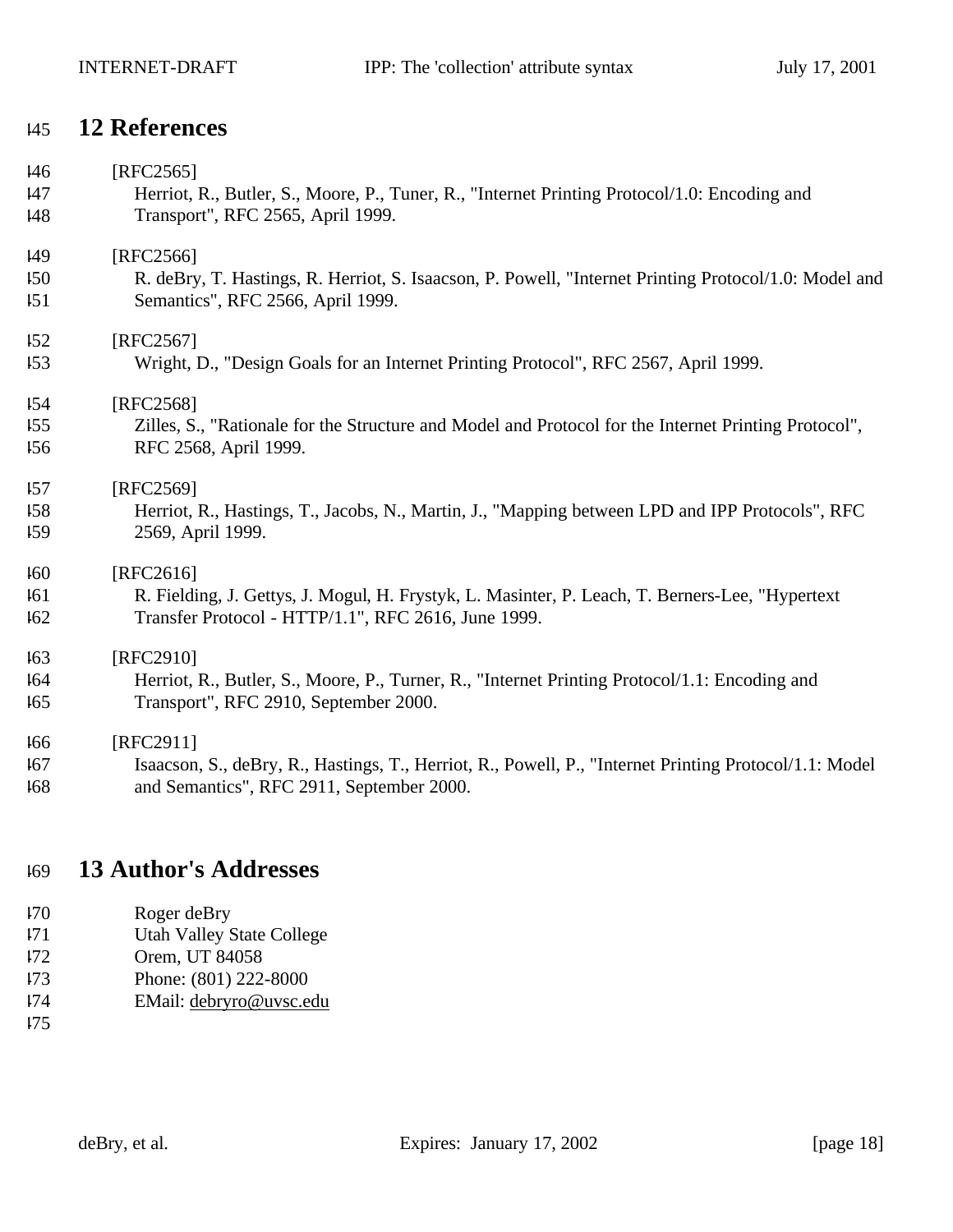| 176 | <b>Tom Hastings</b>                                                                                 |
|-----|-----------------------------------------------------------------------------------------------------|
| 177 | <b>Xerox Corporation</b>                                                                            |
| 178 | 737 Hawaii St. ESAE 231                                                                             |
| 179 | El Segundo, CA 90245                                                                                |
| 180 | Phone: 310-333-6413                                                                                 |
| 181 | Fax: 310-333-5514                                                                                   |
| 182 | e-mail: hastings@cp10.es.xerox.com                                                                  |
| 183 |                                                                                                     |
| 184 | Robert Herriot                                                                                      |
| 185 | Xerox Corp.                                                                                         |
| 186 | 3400 Hill View Ave, Building 1                                                                      |
| 187 | Palo Alto, CA 94304                                                                                 |
| 188 | Phone: 650-813-7696                                                                                 |
| 189 | 650-813-6860<br>Fax:                                                                                |
| 190 | e-mail: robert.herriot@pahv.xerox.com                                                               |
| 191 |                                                                                                     |
| 192 | Kirk Ocke                                                                                           |
| 193 | Xerox Corp.                                                                                         |
| 194 | 800 Phillips Rd                                                                                     |
| 195 | M/S 139-05A                                                                                         |
| 196 | Webster, NY 14580                                                                                   |
| 197 | Phone: (716) 442-4832                                                                               |
| 198 | EMail: kirk.ocke@usa.xerox.com                                                                      |
| 199 |                                                                                                     |
| 500 | Peter Zehler                                                                                        |
| 501 | Xerox Corp.                                                                                         |
| 502 | 800 Phillips Rd                                                                                     |
| 503 | M/S 139-05A                                                                                         |
| 504 | Webster, NY 14580                                                                                   |
| 505 | Phone: (716) 265-8755                                                                               |
| 506 | EMail: peter.zehler@usa.xerox.com                                                                   |
| 507 |                                                                                                     |
| 508 | IPP Web Page: http://www.pwg.org/ipp/                                                               |
| 509 | IPP Mailing List: ipp@pwg.org                                                                       |
| 510 |                                                                                                     |
| 511 | To subscribe to the ipp mailing list, send the following email:                                     |
| 512 | 1) send it to majordomo@pwg.org                                                                     |
| 513 | 2) leave the subject line blank                                                                     |
| 514 | 3) put the following two lines in the message body:                                                 |
| 515 | subscribe ipp                                                                                       |
| 516 | end                                                                                                 |
| 517 |                                                                                                     |
| 518 | Implementers of this specification document are encouraged to join the IPP Mailing List in order to |

participate in any discussions of clarification issues and review of registration proposals for additional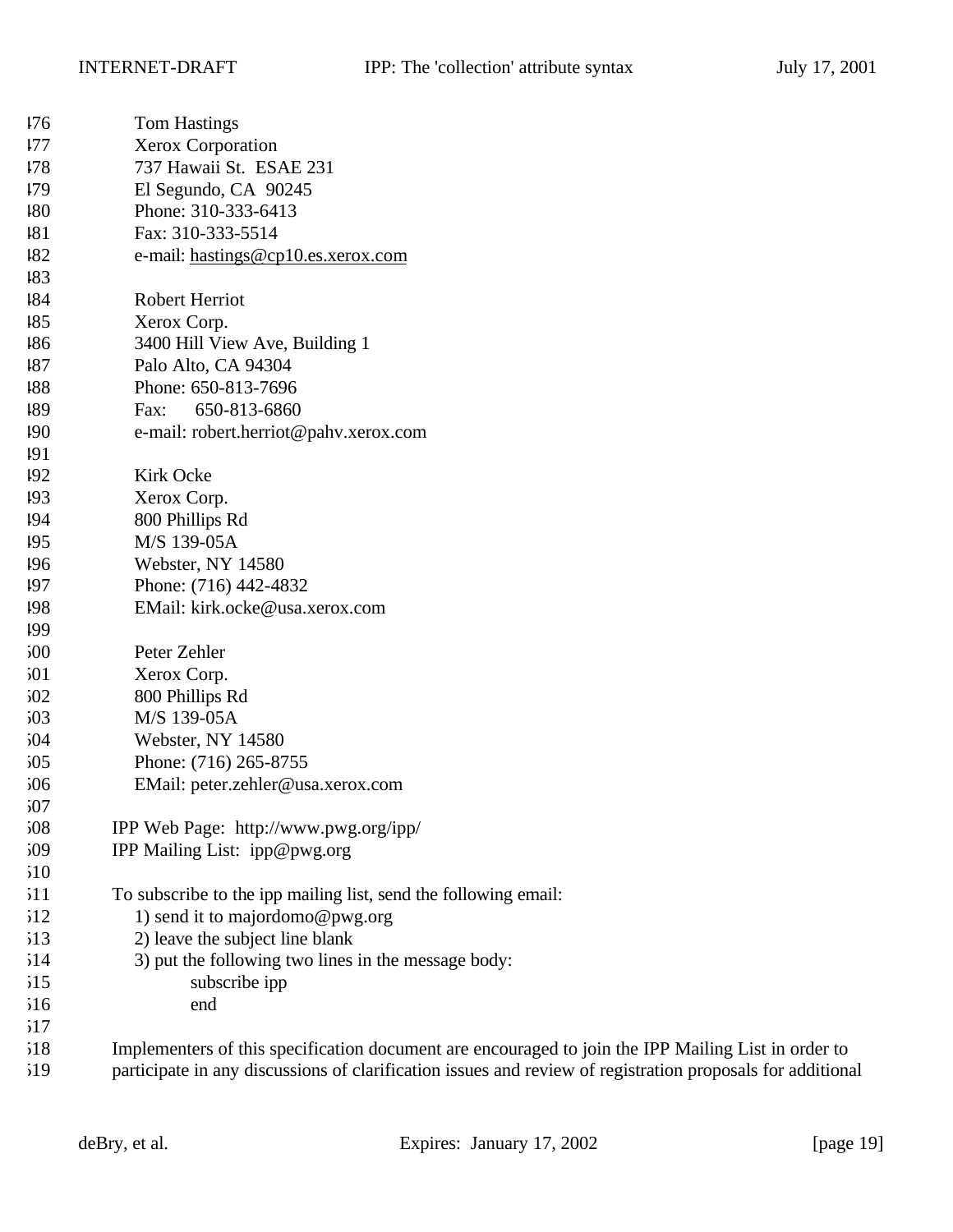attributes and values. In order to reduce spam the mailing list rejects mail from non-subscribers, so you must subscribe to the mailing list in order to send a question or comment to the mailing list.

# **14 Appendix A: Encoding Example of a Simple Collection**

- The overall structure of the collection value can be pictorially represented as:
- "media-size" = { "x-dimension" = 6; "y-dimension" = 4
- }

A simplified view of the encoding would look like this:

#### **Table 6 - Overview Encoding of simple collection**

| Tag Value      | Name       | Value         |
|----------------|------------|---------------|
| begCollection  | media-size | 1111          |
| memberAttrName | 1111       | x-dimension   |
| integer        | 1111       | $\mathfrak b$ |
| memberAttrName | 1111       | y-dimension   |
| integer        | 1111       | 4             |
| endCollection  | 1111       |               |

Note: "" represents a name or value whose length is 0.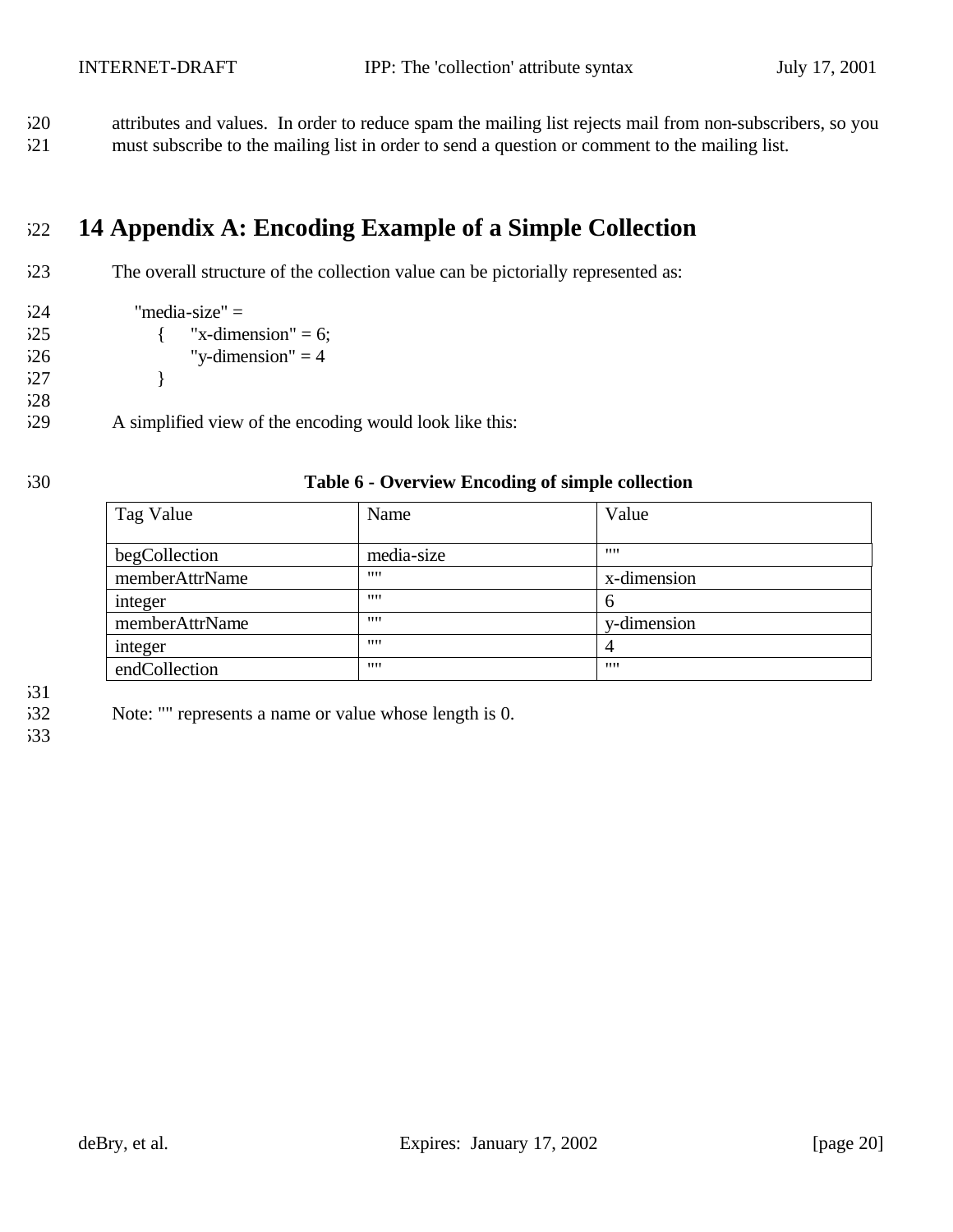| ×. | I<br>v<br>٠ |  |
|----|-------------|--|
|    |             |  |

| Octets      | Symbolic Value | Protocol field | comments                                            |
|-------------|----------------|----------------|-----------------------------------------------------|
| 0x34        | begCollection  | value-tag      | beginning of the "media-size"                       |
|             |                |                | collection attribute                                |
| 0x000A      |                | name-length    | length of (collection) attribute name               |
| media-size  | media-size     | name           | name of (collection) attribute                      |
| 0x0000      |                | value-length   | defined to be 0 for this type                       |
|             |                |                | no value (since value-length was 0)                 |
| 0x4A        | memberAttrName | value-tag      | starts member attribute: "x-dimension"              |
| 0x0000      |                | name-length    | defined to be 0 for this type, so part of<br>1setOf |
|             |                |                | no name (since name-length was 0)                   |
| 0x000B      |                | value-length   | length of "x-dimension" keyword                     |
| x-dimension | x-dimension    | value          | name of 1 <sup>st</sup> collection member           |
|             |                |                | attribute                                           |
| 0x21        | integer type   | value-tag      | attribute type                                      |
| 0x0000      |                | name-length    | 0 indicates 1setOf                                  |
|             |                |                | no name (since name-length was 0)                   |
| 0x0004      |                | value-length   | length of an integer $=$ 4                          |
| 0x0006      |                | value          | value of $1st$ collection member                    |
|             |                |                | attribute                                           |
| 0x4A        | memberAttrName | value-tag      | starts a new member attribute: "y-<br>dimension"    |
| 0x0000      |                | name-length    | defined to be 0 for this type, so part of<br>1setOf |
|             |                |                | no name (since name-length was 0)                   |
| 0x000B      |                | value-length   | length of the "y-dimension" keyword                 |
| y-dimension | y-dimension    | value          | name of $2nd$ collection member<br>attribute        |
| 0x21        | integer type   | value-tag      | attribute type                                      |
| 0x0000      |                | name-length    | 0 indicates 1setOf for media-size                   |
|             |                |                | no name (since name-length was 0)                   |
| 0x0004      |                | value-length   | length of an integer $=$ 4                          |
| 0x0004      |                | value          | value of $2nd$ collection member<br>attribute       |
|             |                |                |                                                     |
| 0x37        | endCollection  | value-tag      | end of the collection                               |
| 0x0000      |                | name-length    | defined to be 0 for this type, so part of           |
|             |                |                | 1setOf                                              |
|             |                |                | no name (since name-length was 0)                   |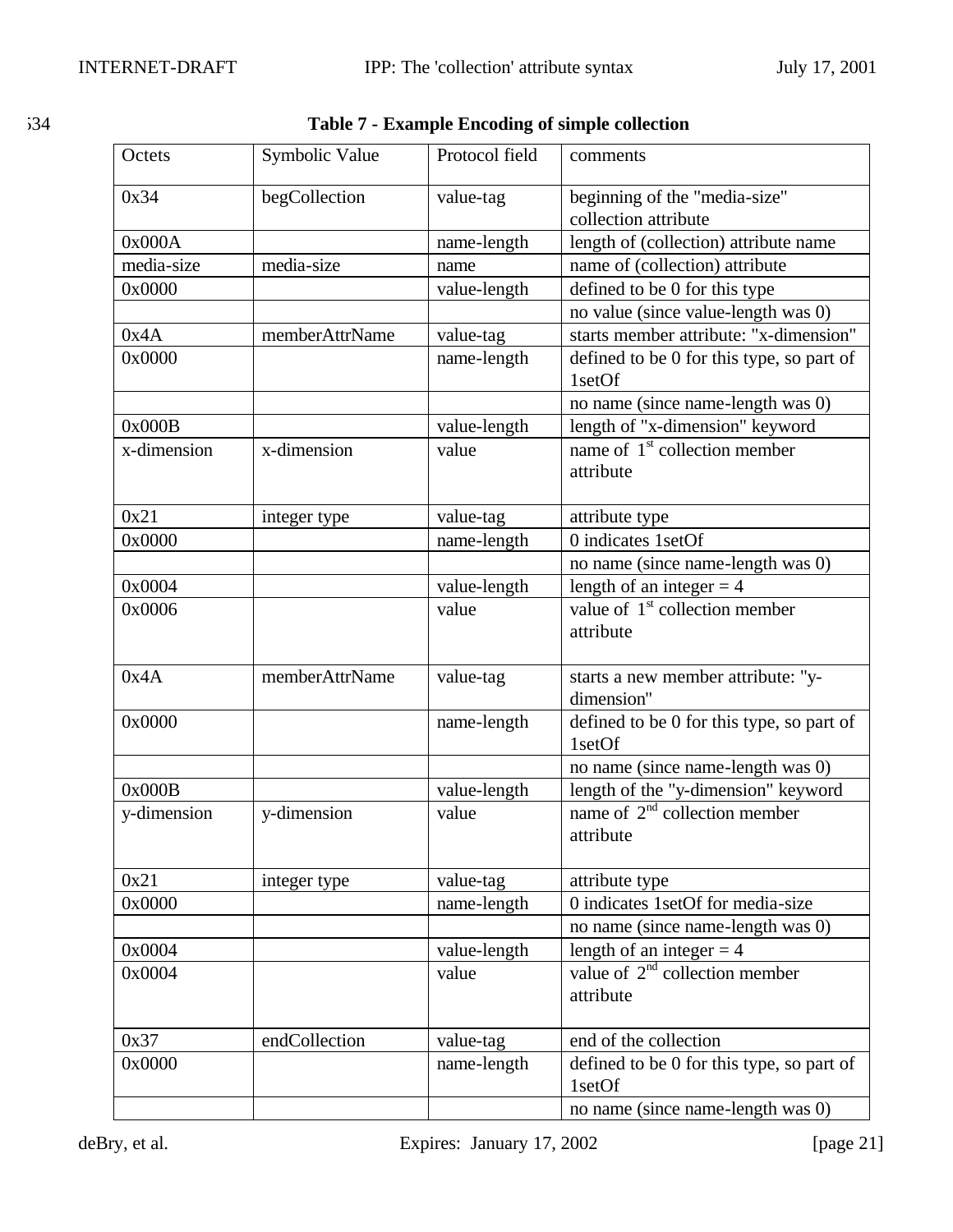| Octets | Symbolic Value | Protocol field | comments                            |
|--------|----------------|----------------|-------------------------------------|
| 0x0000 |                | value-length   | defined to be 0 for this type       |
|        |                |                | no value (since value-length was 0) |

# 536 **15 Appendix B: Encoding Example of 1setOf Collection**

- 537 The overall structure of the collection value can be pictorially represented as:
- 538 "media-size-supported" = 539  $\{$  "x-dimension" = 6;  $540$  "y-dimension" = 4 541 },  $542$  { "x-dimension" = 3;  $543$  "y-dimension" = 5  $544$  }; 545
- 546 A simplified view of the encoding would look like this:

| 547 | Table 8 - Overview Encoding of 1setOf collection |
|-----|--------------------------------------------------|
|-----|--------------------------------------------------|

| Tag Value      | Name                 | Value       |
|----------------|----------------------|-------------|
| begCollection  | media-size-supported | 1111        |
| memberAttrName | 1111                 | x-dimension |
| integer        | 1111                 | 6           |
| memberAttrName | 1111                 | y-dimension |
| integer        | 1111                 | 4           |
| endCollection  | 1111                 | 1111        |
| begCollection  | 1111                 | 1111        |
| memberAttrName | 1111                 | x-dimension |
| integer        | 1111                 | 3           |
| memberAttrName | 1111                 | y-dimension |
| integer        | 1111                 | 5           |
| endCollection  | 1111                 | 1111        |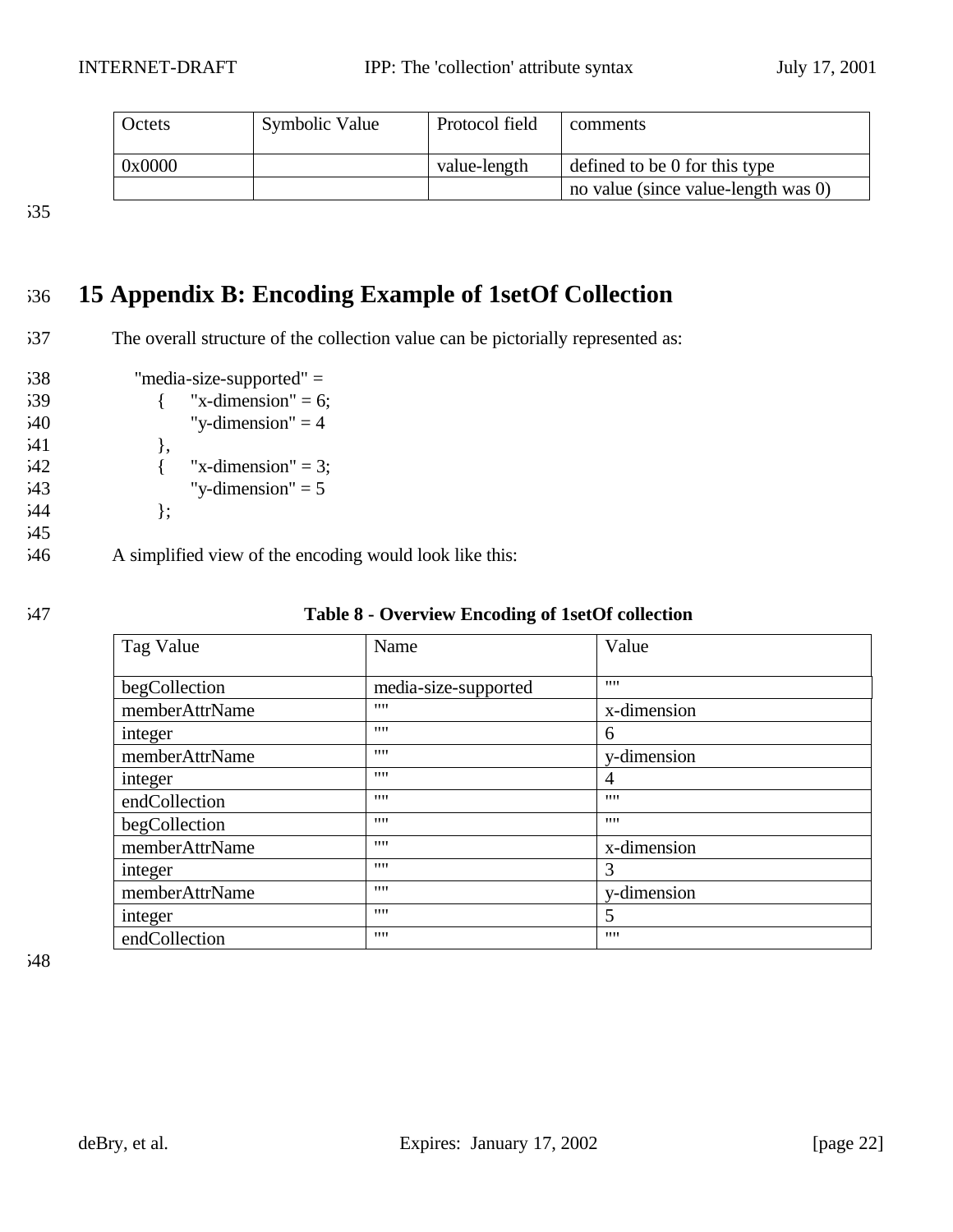| ×. | ۰.<br>٧<br>v |
|----|--------------|

549 **Table 9 - Example Encoding of 1setOf collection**

| Octets      | Symbolic Value | Protocol field | comments                                            |
|-------------|----------------|----------------|-----------------------------------------------------|
| 0x34        | begCollection  | value-tag      | beginning of the "media-size-supported              |
|             |                |                | (1setOf collection" attribute                       |
| 0x00014     |                | name-length    | length of (collection) attribute name               |
| media-size- | media-size-    | name           | name of (collection) attribute                      |
| supported   | supported      |                |                                                     |
| 0x0000      |                | value-length   | defined to be 0 for this type                       |
|             |                |                | no value (since value-length was 0)                 |
| 0x4A        | memberAttrName | value-tag      | starts member attribute: "x-dimension"              |
| 0x0000      |                | name-length    | defined to be 0 for this type, so part of<br>1setOf |
|             |                |                | no name (since name-length was 0)                   |
| 0x000B      |                | value-length   | length of "x-dimension" keyword                     |
| x-dimension | x-dimension    | value          | name of $1st$ collection member<br>attribute        |
| 0x21        | integer type   | value-tag      | attribute type                                      |
| 0x0000      |                | name-length    | 0 indicates 1setOf                                  |
|             |                |                | no name (since name-length was 0)                   |
| 0x0004      |                | value-length   | length of an integer $=$ 4                          |
| 0x0006      |                | value          | value of $1st$ collection member<br>attribute       |
| 0x4A        | memberAttrName | value-tag      | starts member attribute: "y-dimension"              |
| 0x0000      |                | name-length    | defined to be 0 for this type, so part of<br>1setOf |
|             |                |                | no name (since name-length was 0)                   |
| 0x000B      |                | value-length   | length of the "y-dimension" keyword                 |
| y-dimension | y-dimension    | value          | name of $2nd$ collection member<br>attribute        |
| 0x21        | integer type   | value-tag      | attribute type                                      |
| 0x0000      |                | name-length    | 0 indicates 1setOf                                  |
|             |                |                | no name (since name-length was 0)                   |
| 0x0004      |                | value-length   | length of an integer $=$ 4                          |
| 0x0004      |                | value          | value of $2nd$ collection member                    |
|             |                |                | attribute                                           |
| 0x37        | endCollection  | value-tag      | end of the collection                               |
| 0x0000      |                | name-length    | defined to be 0 for this type, so part of<br>1setOf |
|             |                |                | no name (since name-length was 0)                   |
| 0x0000      |                | value-length   | defined to be 0 for this type                       |
|             |                |                | no value (since value-length was 0)                 |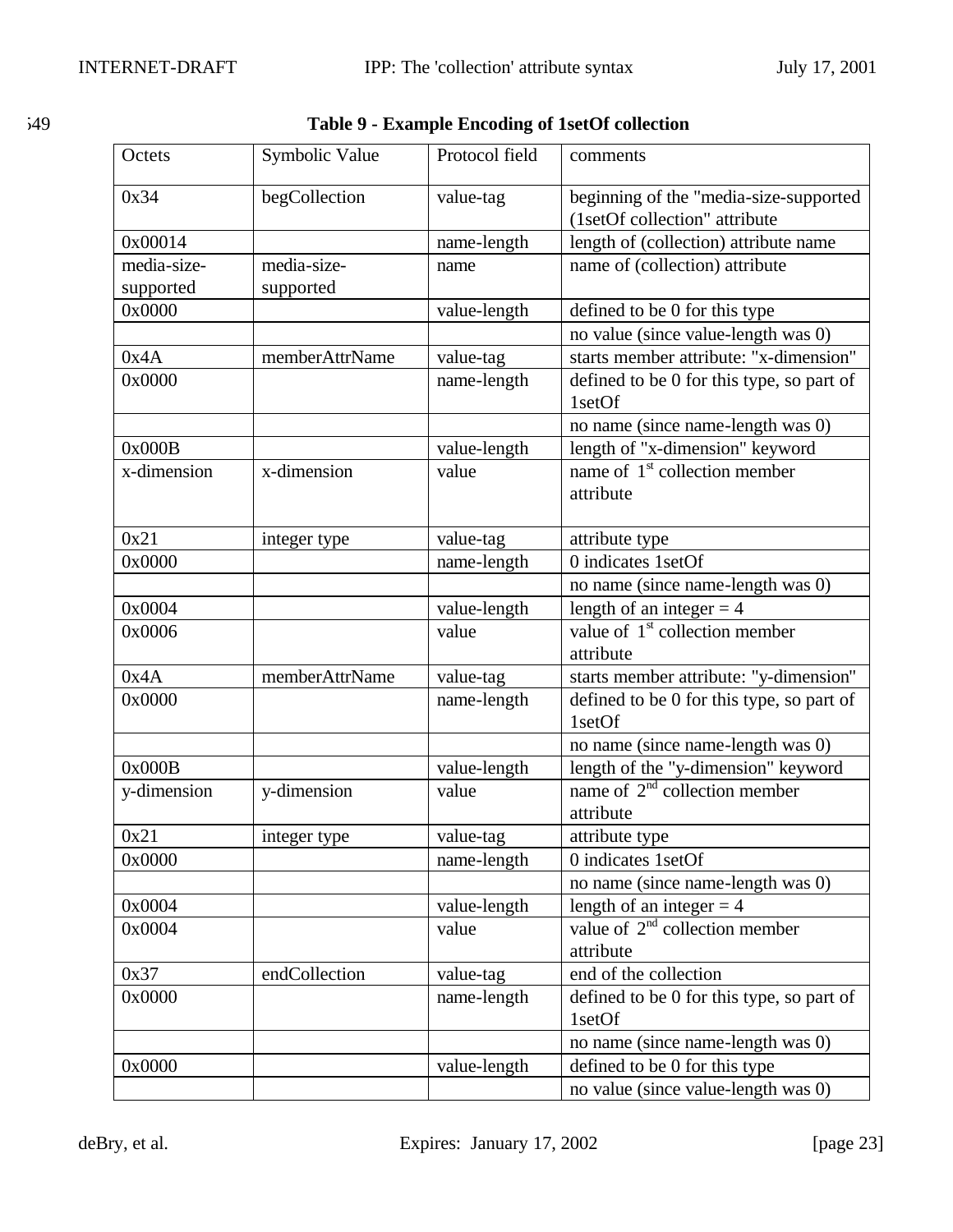| Octets      | Symbolic Value | Protocol field | comments                                                                              |
|-------------|----------------|----------------|---------------------------------------------------------------------------------------|
| 0x34        | begCollection  | value-tag      | beginning of the $2nd$ member of the<br>1setOf "sizes-avail " collection<br>attribute |
| 0x0000      |                | name-length    | Zero length name indicates this is                                                    |
|             |                |                | member of previous attribute                                                          |
|             |                | name           | no name (since name-length was 0)                                                     |
| 0x0000      |                | value-length   | defined to be 0 for this type                                                         |
|             |                |                | no value (since value-length was 0)                                                   |
| 0x4A        | memberAttrName | value-tag      | starts member attribute: "x-dimension"                                                |
| 0x0000      |                | name-length    | defined to be 0 for this type, so part of<br>1setOf                                   |
|             |                |                | no name (since name-length was 0)                                                     |
| 0x000B      |                | value-length   | length of "x-dimension" keyword                                                       |
| x-dimension | x-dimension    | value          | name of $1st$ collection member                                                       |
|             |                |                | attribute                                                                             |
| 0x21        | integer type   | value-tag      | attribute type                                                                        |
| 0x0000      |                | name-length    | 0 indicates 1setOf                                                                    |
|             |                |                | no name (since name-length was 0)                                                     |
| 0x0004      |                | value-length   | length of an integer $= 4$                                                            |
| 0x0003      |                | value          | value of 1 <sup>st</sup> collection member<br>attribute                               |
| 0x4A        | memberAttrName | value-tag      | starts member attribute: "y-dimension"                                                |
| 0x0000      |                | name-length    | defined to be 0 for this type, so part of<br>1setOf                                   |
|             |                |                | no name (since name-length was 0)                                                     |
| 0x000B      |                | value-length   | length of the "y-dimension" keyword                                                   |
| y-dimension | y-dimension    | value          | name of 2 <sup>nd</sup> collection member<br>attribute                                |
| 0x21        | integer type   | value-tag      | attribute type                                                                        |
| 0x0000      |                | name-length    | 0 indicates 1setOf                                                                    |
|             |                |                | no name (since name-length was 0)                                                     |
| 0x0004      |                | value-length   | length of an integer $=$ 4                                                            |
| 0x0005      |                | value          | value of $2nd$ collection member                                                      |
|             |                |                | attribute                                                                             |
| 0x37        | endCollection  | value-tag      | end of the 1setOf collection value                                                    |
| 0x0000      |                | name-length    | defined to be 0 for this type, so part of<br>1setOf                                   |
|             |                |                | no name (since name-length was 0)                                                     |
| 0x0000      |                | value-length   | defined to be 0 for this type                                                         |
|             |                |                | no value (since value-length was 0)                                                   |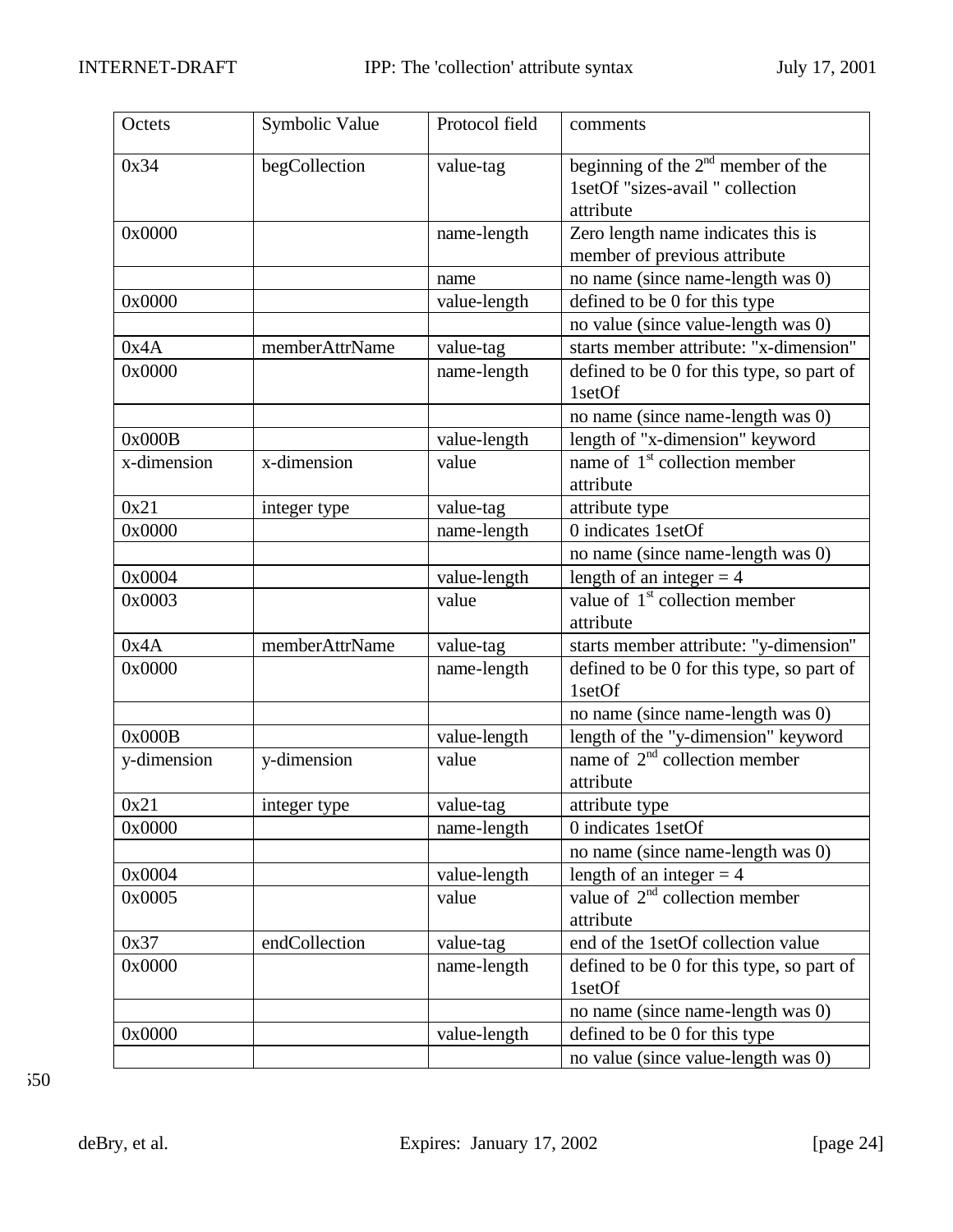$554$  "wagons" =

557 }

 $55$  { "colors" = red, blue;  $556$  "sizes" = 4, 6, 8

559 A simplified view of the encoding would look like this:

# 551 **16 Appendix C: Encoding Example of Collection containing 1setOf XXX**  552 **attribute**

553 The overall structure of the collection value can be pictorially represented as:

558

#### 560 **Table 10 - Overview Encoding of collection with 1setOf value**

| Tag Value      | Name   | Value          |
|----------------|--------|----------------|
| begCollection  | wagons |                |
| memberAttrName | 1111   | colors         |
| keyword        | 1111   | red            |
| keyword        | 1111   | blue           |
| memberAttrName | 1111   | sizes          |
| integer        | 1111   | $\overline{4}$ |
| integer        | 1111   | 6              |
| integer        | 1111   | 8              |
| endCollection  | 1111   | 1111           |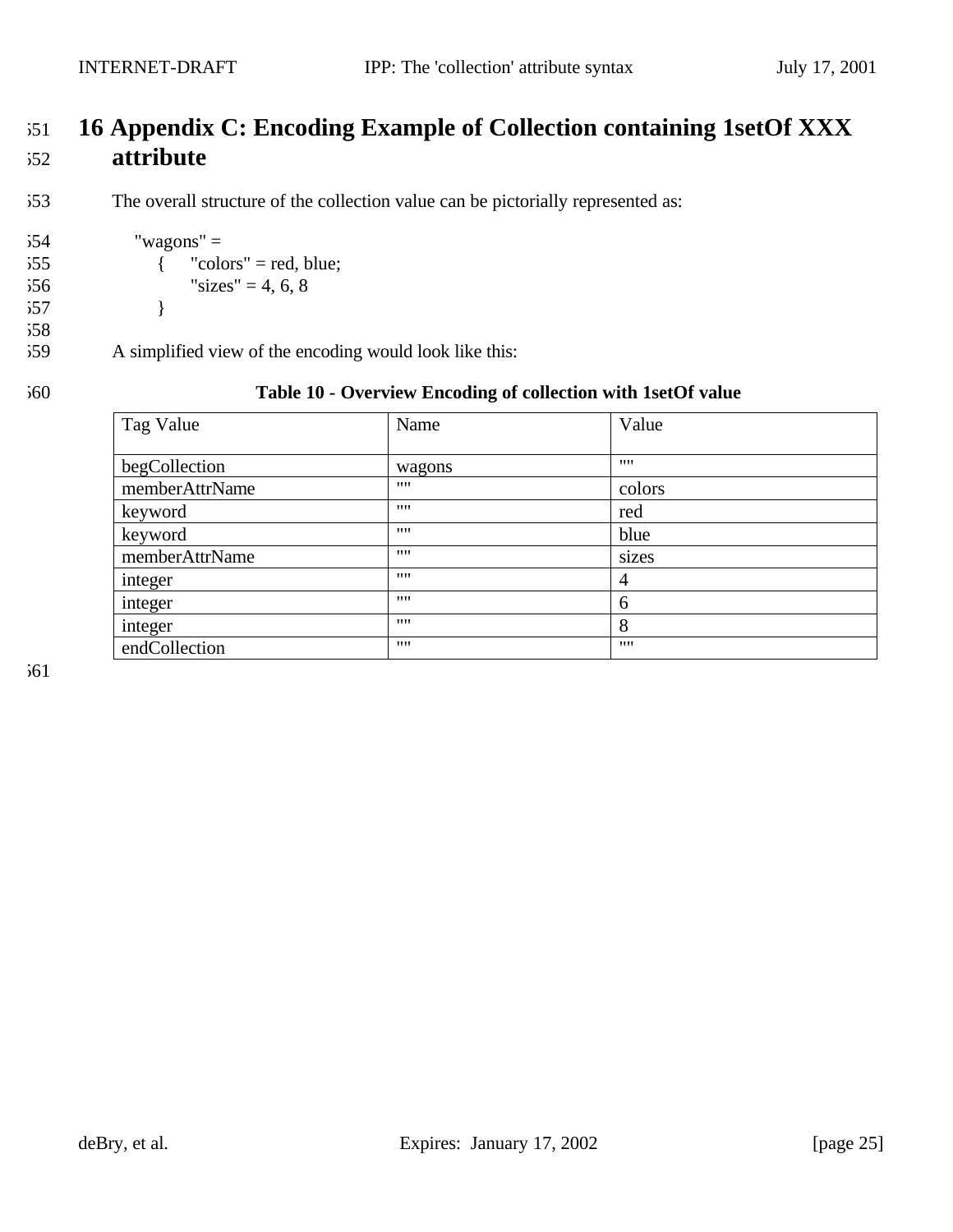| I |  |
|---|--|
|   |  |

562 **Table 11 - Example Encoding of collection with 1setOf value**

| Octets | Symbolic Value | Protocol field | comments                                            |
|--------|----------------|----------------|-----------------------------------------------------|
| 0x34   | begCollection  | value-tag      | beginning of the "wagons" collection<br>attribute   |
| 0x0005 |                | name-length    | length of (collection) attribute name               |
| wagons | wagons         | name           | name of (collection) attribute                      |
| 0x0000 |                | value-length   | defined to be 0 for this type                       |
|        |                |                | no value (since value-length was 0)                 |
| 0x4A   | memberAttrName | value-tag      | starts a new member attribute: "colors"             |
| 0x0000 |                | name-length    | defined to be 0 for this type, so part of<br>1setOf |
|        |                |                | no name (since name-length was 0)                   |
| 0x0006 |                | value-length   | length of "colors" keyword                          |
| colors | colors         | value          | value is name of $1^{\text{st}}$ member attribute   |
| 0x44   | keyword type   | value-tag      | keyword type                                        |
| 0x0000 |                | name-length    | 0 indicates 1setOf wagons                           |
|        |                |                | no name (since name-length was 0)                   |
| 0x0004 |                | value-length   |                                                     |
| blue   | blue           | value          | value of $1st$ member attribute                     |
| 0x44   | keyword type   | value-tag      | keyword type                                        |
| 0x0000 |                | name-length    | 0 indicates 1setOf wagons                           |
|        |                |                | no name (since name-length was 0)                   |
| 0x0003 |                | value-length   |                                                     |
| red    | red            | value          | value of $1st$ member attribute                     |
| 0x4A   | memberAttrName | value-tag      | starts a new member attribute: "sizes"              |
| 0x0000 |                | name-length    | defined to be 0 for this type, so part of<br>1setOf |
|        |                |                | no name (since name-length was 0)                   |
| 0x0005 |                | value-length   | length of "length-avail" keyword                    |
| sizes  | sizes          | value          | Name of 2 <sup>nd</sup> member attribute            |
| 0x21   | integer type   | value-tag      | attribute type                                      |
| 0x0000 |                | name-length    | 0 indicates 1setOf wagons                           |
|        |                |                | no name (since name-length was 0)                   |
| 0x0004 |                | value-length   | length of an integer $=$ 4                          |
| 0x0004 |                | value          | 1 <sup>st</sup> value for 1setOf integer attribute  |
| 0x21   | integer type   | value-tag      | attribute type                                      |
| 0x0000 |                | name-length    | 0 indicates 1setOf                                  |
|        |                |                | no name (since name-length was 0)                   |
| 0x0004 |                | value-length   | length of an integer $=$ 4                          |
| 0x0006 |                | value          | $2nd$ value for 1setOf integer attribute            |
| 0x21   | integer type   | value-tag      | attribute type                                      |
| 0x0000 |                | name-length    | 0 indicates 1setOf                                  |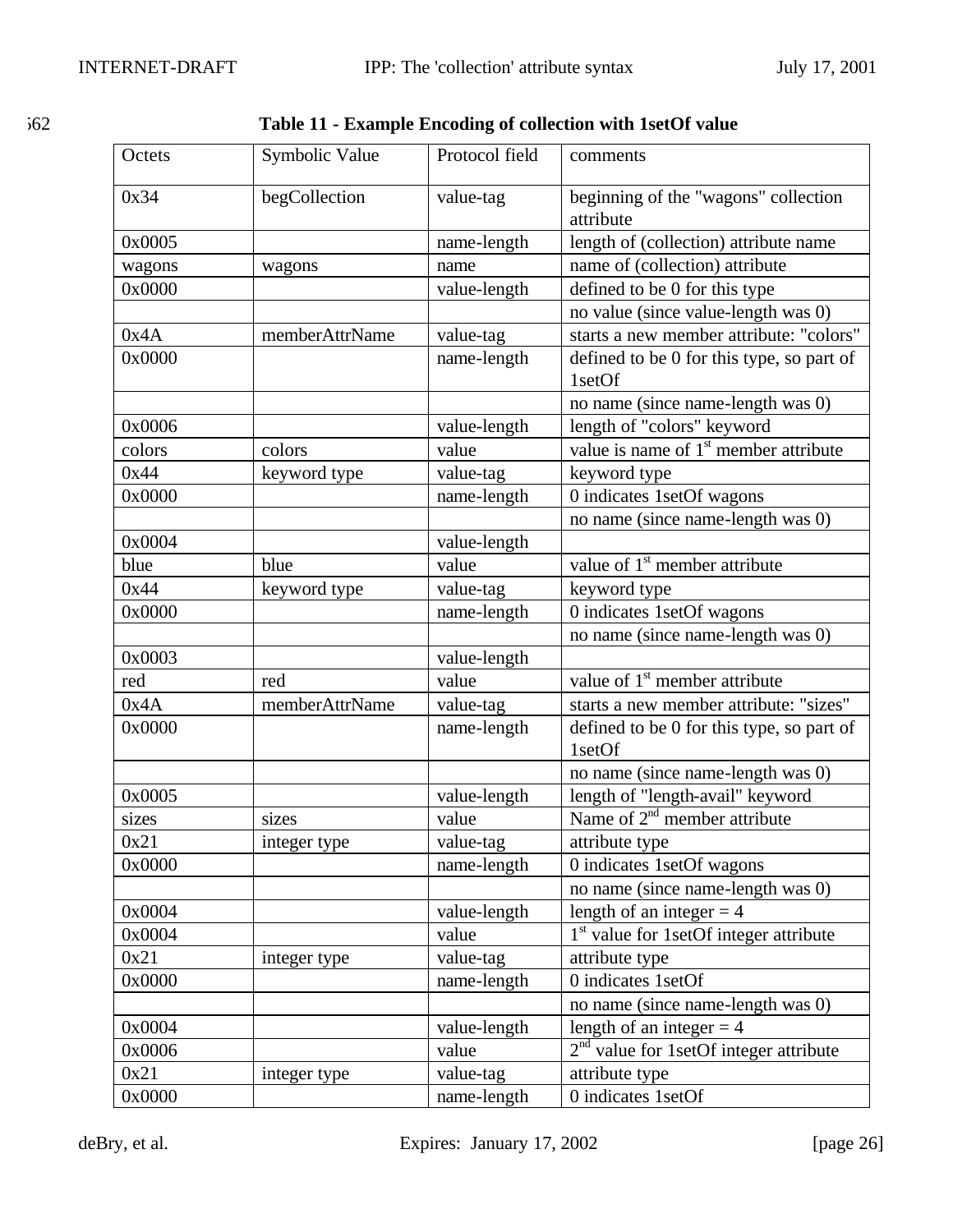| Octets | Symbolic Value | Protocol field | comments                                   |
|--------|----------------|----------------|--------------------------------------------|
|        |                |                |                                            |
|        |                |                | no name (since name-length was 0)          |
| 0x0004 |                | value-length   | length of an integer $=$ 4                 |
| 0x0008 |                | value          | $3rd$ value for 1 set Of integer attribute |
| 0x37   | endCollection  | value-tag      | end of the collection                      |
| 0x0000 |                | name-length    | defined to be 0 for this type, so part of  |
|        |                |                | 1setOf                                     |
|        |                |                | no name (since name-length was 0)          |
| 0x0000 |                | value-length   | defined to be 0 for this type              |
|        |                |                | no value (since value-length was 0)        |

# **17 Appendix D: Description of the Base IPP Documents**

- The base set of IPP documents includes:
- Design Goals for an Internet Printing Protocol [RFC2567]
- Rationale for the Structure and Model and Protocol for the Internet Printing Protocol [RFC2568]
- Internet Printing Protocol/1.1: Model and Semantics [RFC2911]
- Internet Printing Protocol/1.1: Encoding and Transport [RFC2910]
- 570 Internet Printing Protocol/1.1: Implementer's Guide [IPP-IIG]
- Mapping between LPD and IPP Protocols [RFC2569]

 The "Design Goals for an Internet Printing Protocol" document takes a broad look at distributed printing functionality, and it enumerates real-life scenarios that help to clarify the features that need to be included in a printing protocol for the Internet. It identifies requirements for three types of users: end users, operators, and administrators. It calls out a subset of end user requirements that are satisfied in IPP/1.0 [RFC2566, RFC2565]. A few OPTIONAL operator operations have been added to IPP/1.1 [RFC2911, RFC2910].

 The "Rationale for the Structure and Model and Protocol for the Internet Printing Protocol" document describes IPP from a high level view, defines a roadmap for the various documents that form the suite of IPP specification documents, and gives background and rationale for the IETF IPP working group's major decisions.

- The "Internet Printing Protocol/1.1: Model and Semantics" document describes a simplified model with abstract objects, their attributes, and their operations. The model introduces a Printer and a Job. The Job supports multiple documents per Job. The model document also addresses how security, internationalization, and directory issues are addressed.
- The "Internet Printing Protocol/1.1: Encoding and Transport" document is a formal mapping of the abstract operations and attributes defined in the model document onto HTTP/1.1 [RFC2616]. It also defines the encoding rules for a new Internet MIME media type called "application/ipp". This document